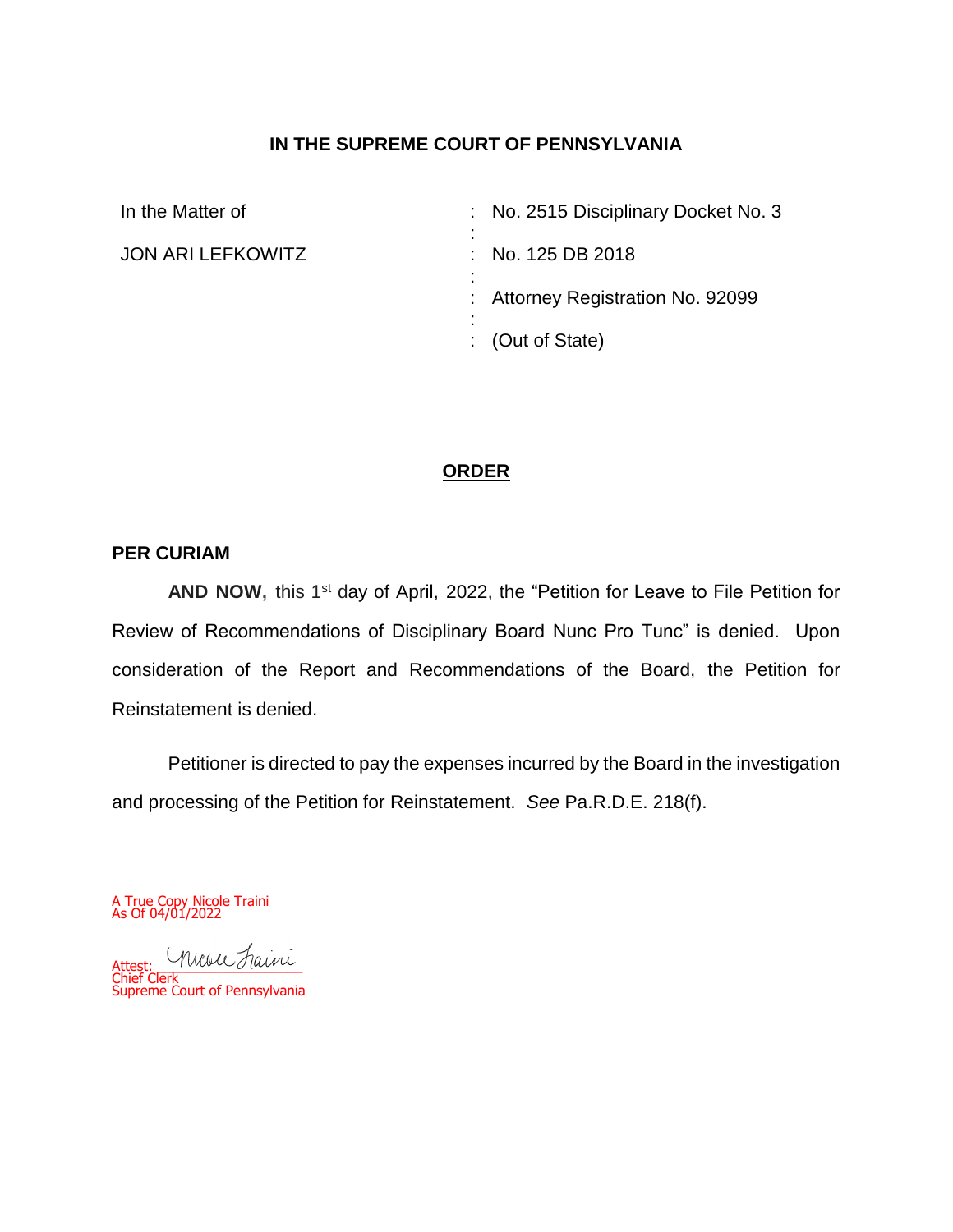### BEFORE THE DISCIPLINARY BOARD OF THE SUPREME COURT OF PENNSYLVANIA

| In the Matter of           | No. 2515 Disciplinary Docket No. 3<br>$\therefore$ No. 125 DB 2018 |
|----------------------------|--------------------------------------------------------------------|
| <b>JON ARI LEFKOWITZ</b>   | : Attorney Registration No. 92099                                  |
| PETITION FOR REINSTATEMENT | $\therefore$ (Out of State)                                        |

### REPORT AND RECOMMENDATIONS OF THE DISCIPLINARY BOARD OF THE SUPREME COURT OF PENNSYLVANIA

# TO THE HONORABLE CHIEF JUSTICE AND JUSTICES OF THE SUPREME COURT OF PENNSYLVANIA:

Pursuant to Rule 218(c)(5) of the Pennsylvania Rules of Disciplinary Enforcement, The Disciplinary Board of the Supreme Court of Pennsylvania submits its findings and recommendations to your Honorable Court with respect to the above captioned Petition for Reinstatement.

### I. HISTORY OF PROCEEDINGS

By Order dated November 15, 2018, the Supreme Court of Pennsylvania reciprocally suspended Petitioner for two years based on the July 11, 2018 Opinion and Order of the Supreme Court of the State of New York Appellate Division. The New York Suspension Order suspended Petitioner from the practice of law in New York for two years, with credit for the time elapsed under a Decision and Order of the New York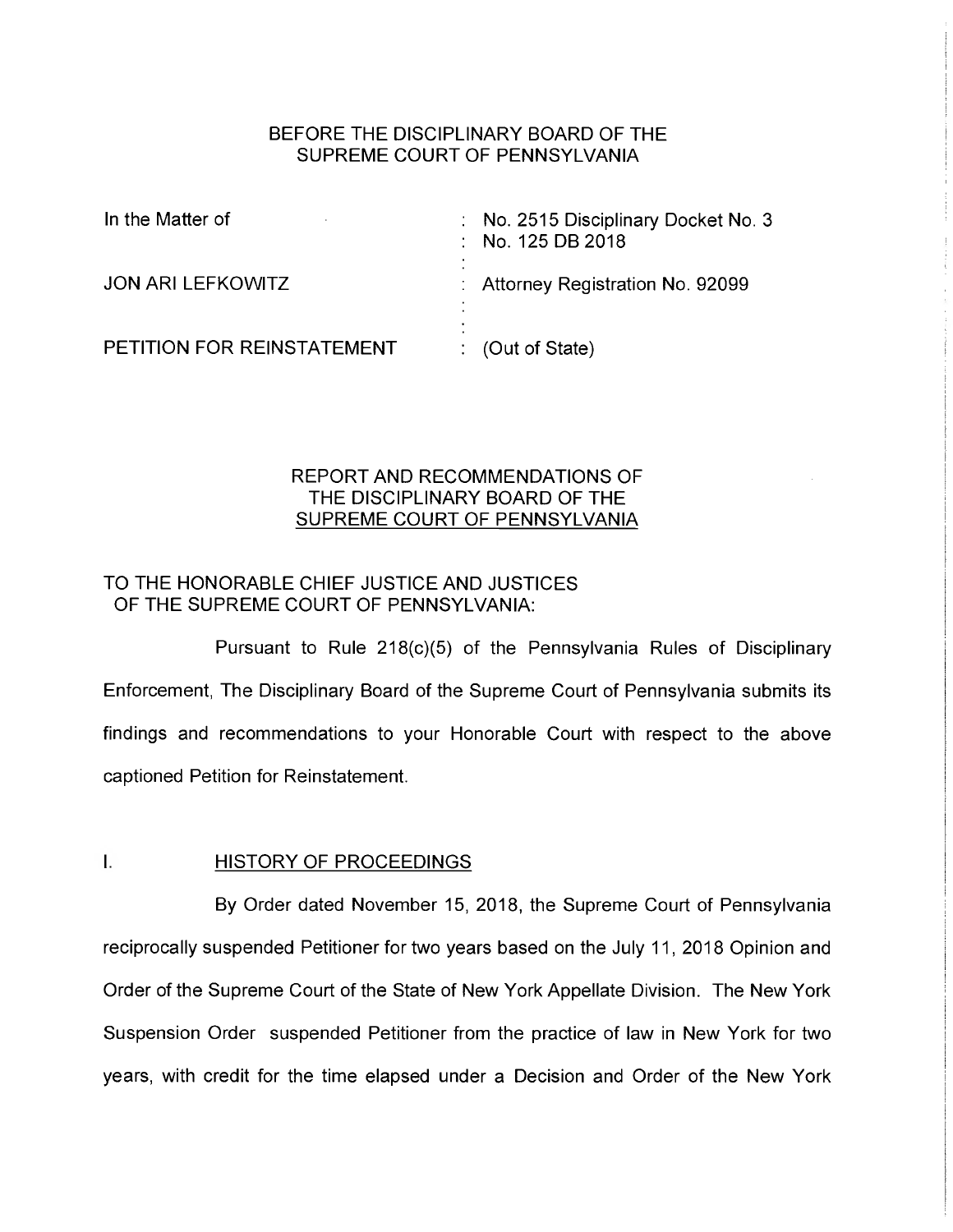Court dated March 23, 2017, which immediately suspended Petitioner. The July 11, 2018 New York Suspension Order and the March 23, 2017 New York Temporary Suspension Order were based on Petitioner's guilty plea on May 11, 2016, in the County Court of Onondaga County to criminal facilitation in the fourth degree, in violation of N.Y. Penal Law § 115.00(1), a class A misdemeanor. On May 12, 2020, Petitioner filed a Petition for Reinstatement to the bar of the Commonwealth of Pennsylvania. Office of Disciplinary Counsel ("ODC") filed a Response on November 20, 2020 and set forth several areas of concern with Petitioner's request for reinstatement. On December 21, 2020, Petitioner filed a Supplement to the Petition for Reinstatement.

Following a prehearing conference on January 12, 2021, a District I Hearing Committee ("Committee") held a reinstatement hearing on February 16 and March 23, 2021. Petitioner called ten character witnesses and testified on his own behalf. Petitioner introduced 14 exhibits without objection. ODC admitted 36 exhibits into the record, 9 over Petitioner's objection. The record was closed on March 23, 2021.

On May 4, 2021, Petitioner filed a post-hearing brief to the Committee, requesting that the Committee recommend to the Board that his Petition for Reinstatement be granted. On May 21, 2021, ODC filed a post-hearing brief and requested that the Committee recommend to the Board that the Petition for Reinstatement be denied, as Petitioner failed to meet his burden of proof.

By Report filed on August 3, 2021, the Committee concluded that Petitioner failed to meet his reinstatement burden and recommended that his Petition for Reinstatement be denied. On August 23, 2021, Petitioner filed a Brief on Exceptions

2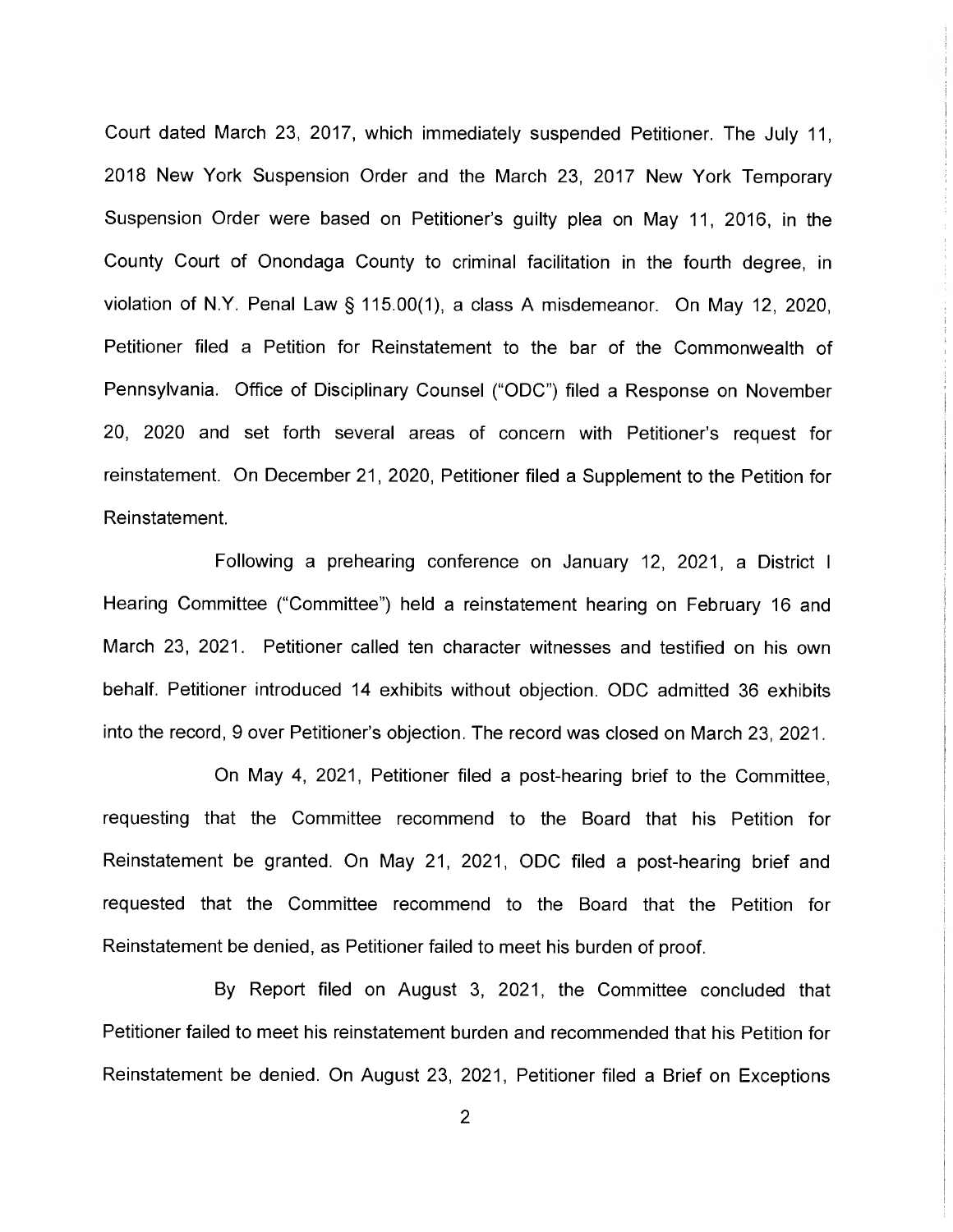and requested oral argument before the Board. On September 8, 2021, ODC filed a Brief Opposing Exceptions.

On October 7, 2021, a three-member panel of the Board held oral argument. The Board adjudicated this matter at the meeting on October 25, 2021.

### II. FINDINGS OF FACT

The Board makes the following findings:

1. Petitioner is Jon Ari Lefkowitz, born in 1968 and admitted to practice law in the State of New York in 1994 and in the Commonwealth of Pennsylvania in 2005. Petitioner is subject to the jurisdiction of the Disciplinary Board of the Supreme Court of Pennsylvania.

2. Petitioner was reciprocally suspended from the practice of law in the Commonwealth on November 15, 2018 for two years by Order of the Supreme Court of Pennsylvania ("PA Suspension Order"). Petitioner's PA Suspension Order was based on a July 11, 2018 NY Suspension Order, which resulted from his guilty plea on May 11, 2016, in Onondaga County, NY to criminal facilitation in the fourth degree, in violation of N.Y. Penal Law §  $115.00(1)$ , a class A misdemeanor. (Stipulation - 3)

3. Petitioner was suspended as a result of criminal conduct that led to his guilty plea and NY Suspension Order, namely the preparation of two subpoenas on behalf of his cousin which were purportedly witnessed by a New York judge.

3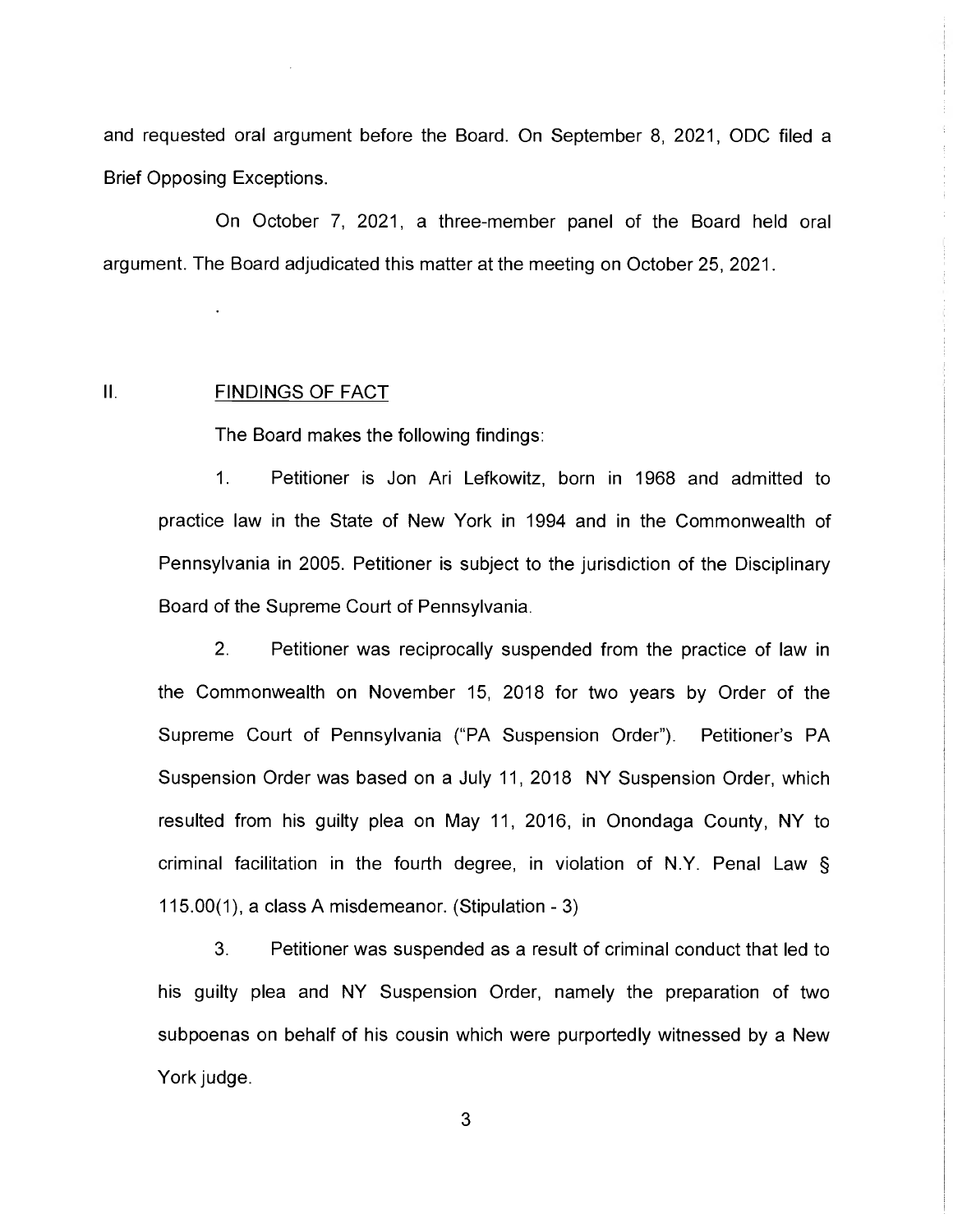4. At his May 11, 2016 guilty plea hearing before the Onondaga

County, NY Court, Petitioner admitted that

on or about November 22, 2013 believing it probable that [Petitioner was] rendering aid to an Alexander March, who intended to commit a crime in Onondaga County, that [Petitioner] engaged in conduct which provided Alexander March with means and opportunity through the commission thereof and which in fact aided Alexander March to commit the felony of forgery in the second degree, in violation of Penal Law Section 170.10, Subdivision 1, to wit, with knowledge that it would be served, [Petitioner] drafted a judicial subpoena that purported to be witnessed by a Supreme Court judge that ordered a witness to answer a written questionnaire under oath and under penalty of contempt in regards to the matter of the People of the State of New York v. Sima, S-I-M-A, March and Alexander March. (EX-1, pp. 10-11)

5. The Onondaga County, NY Court noted the following facts and

circumstances that related to the judicial subpoena prepared by the Petitioner:

[T]he [Petitioner], at the request of his cousin, Alexander March, prepared a judicial subpoena duces tecum, directed to a witness, Jacqueline Watkins, in a criminal proceeding entitled, People v. March, Index No. 2011-0593, Onondaga County, County Court. The testimony of Jacqueline Watkins was sought for the purpose of challenging the version of the facts presented by the Attorney General of the State of New York. The subpoena stated as follows: "WE COMMAND YOU, that all business and excuses being laid aside, answer the attached questionnaire, under oath, and return it to the Law Office of Jon Ari Lefkowitz PC, on or before the 10th day of January 2014." The subpoena further stated: "Failure to comply with [sic] subpoena is punishable as contempt of Court and shall make you liable to the person on whose behalf this subpoena was issued for a penalty not to exceed fifty dollars and all damages sustained by reason of your failure to comply." Immediately below this paragraph the subpoena stated: "WITNESS, Honorable Donald A. Greenwood, one of the judges of said Court at Syracuse, New York on the 15th day of Nov, 2013." Neither Judge Greenwood nor the [Petitioner] signed the subpoena,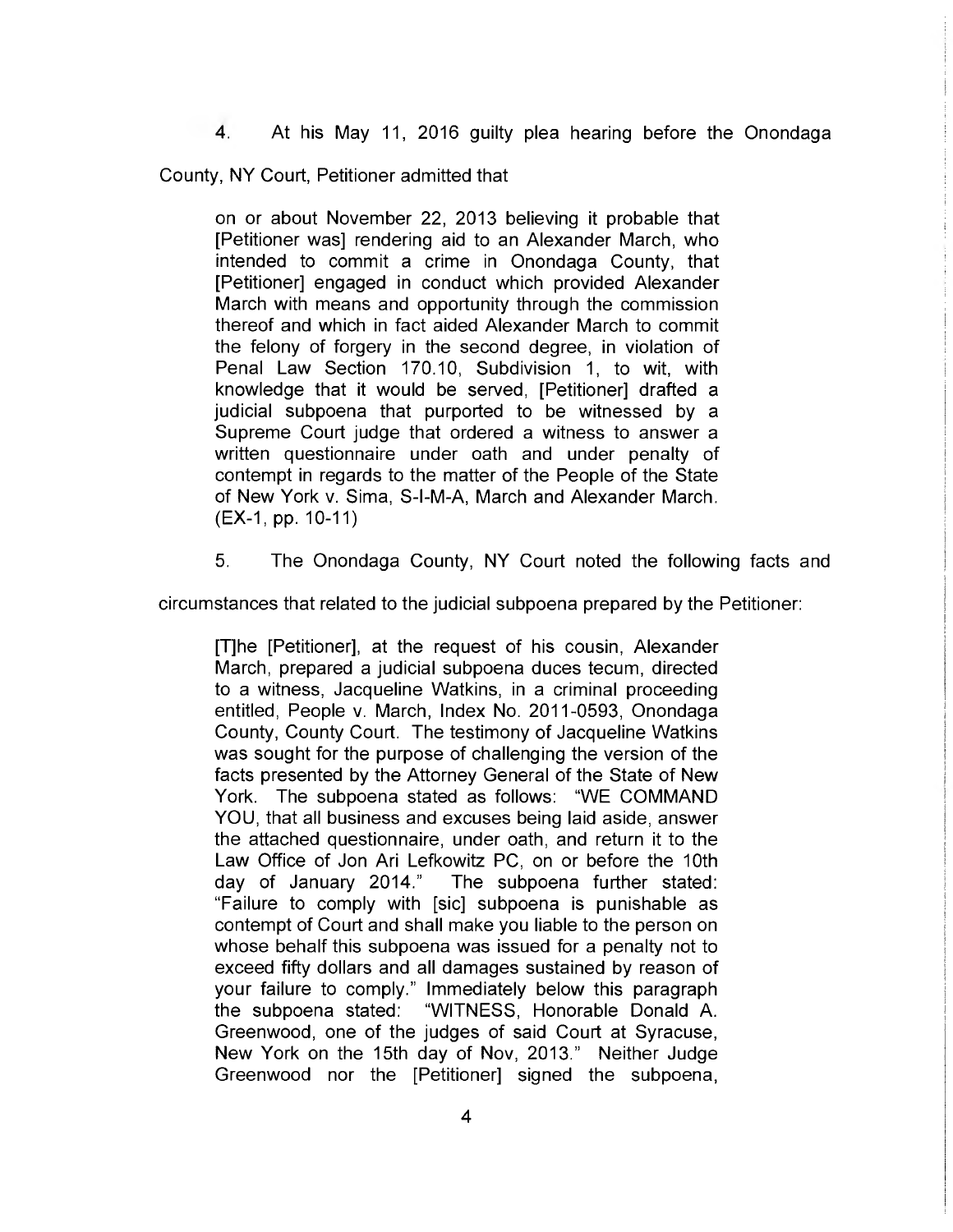although a signature line was provided. The [Petitioner]'s address and phone number was typed below the signature line. The subpoena identified the [Petitioner] as the attorney for Alexander March's spouse, Sima March, despite the fact that the [Petitioner] had never entered an appearance on her behalf. (ODC-5, p. 3)

6. On May 12, 2017, Petitioner was sentenced to a one-year period of conditional discharge and the payment of court costs totaling \$250.00. Under New York Penal Law § 65.05, the court may impose a sentence of conditional discharge for an offense if "having regard to the nature and circumstances of the offense and to the history, character and condition of the defendant," the court "is of the opinion that neither the public interest nor the ends of justice would be served by a sentence of imprisonment and that probation supervisions is not

appropriate." (Stipulation  $-4$ )

7. In suspending Petitioner for two years, the NY Court

stated that:

Petitioner's conduct on its face created a deception. Not only had Judge Greenwood not signed the subpoena, but the [Petitioner] had not entered an appearance on behalf of his cousin or his cousin's wife. Yet, the [Petitioner] interjected himself into a criminal proceeding by providing the subpoena to his cousin for the purpose of evading extradition. The conclusion that the [Petitioner]'s conduct constituted a knowing, direct, and intentional interference in the judicial process is inescapable as he admittedly attempted to assist his cousin in evading extradition. (ODC-5, p. 4)

8. The subpoena that Petitioner prepared that named Ms. Watkins ("the Watkins subpoena") and directed her to answer a questionnaire in connection with a criminal proceeding, supports the NY Court's conclusion that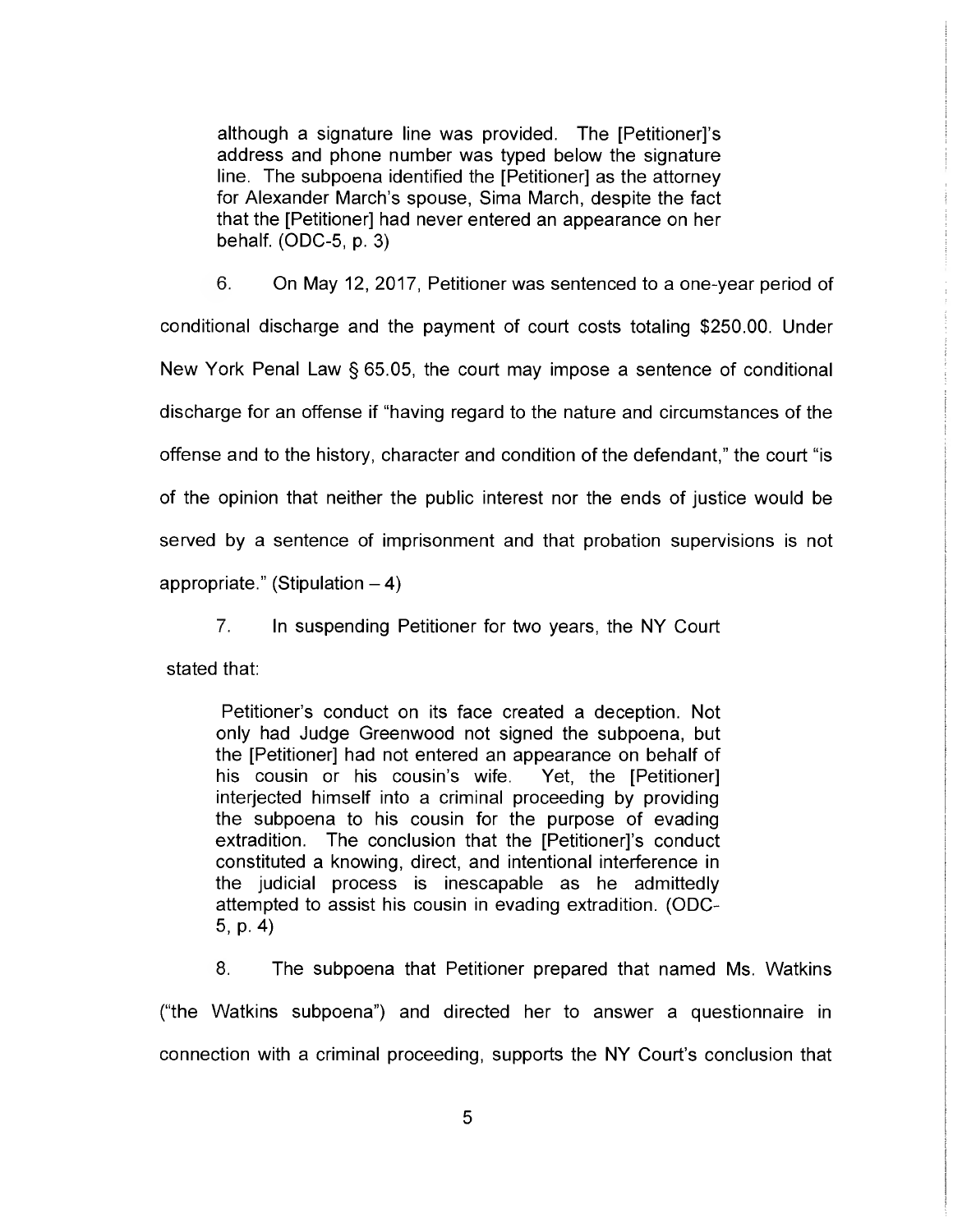the Watkins subpoena "on its face created a deception" because the evidence showed that:

> a. Judge Donald A. Greenwood, whose docket consisted solely of civil cases, did not preside over a criminal case involving Mr. March or Ms. March;

> b. Petitioner, who is listed as counsel for Ms. March on the Watkin subpoena, had not entered his appearance on behalf of Ms. March in a criminal (or civil) case;

> C. Judge Greenwood had not witnessed the Watkins subpoena and had not been contacted by Petitioner about that subpoena;

> d. when Petitioner prepared the Watkins subpoena, he had no basis for believing that Judge Greenwood would approve the Watkins subpoena, and

> e. the Watkins subpoena did not contain a signature line for Judge Greenwood, but included a statement that Judge Greenwood had purportedly witnessed the subpoena on November 15, 2013, thus conveying the impression that Judge Greenwood approved the subpoena and no signature was required. (N.T.II 98- 100, 103-104; ODC-1)

9. Petitioner attached to the Questionnaire a document titled

"Instructions for Filling out a Judicial Subpoena Duces Tecum with Sample

Attached" ("the Subpoena Instructions"). (N.T.II 107; ODC-2; R.Q. 20).

10. Petitioner relied on the Subpoena Instructions in preparing the

Watkins subpoena. (N.T.II 107; R.Q. 20).

11. The Subpoena Instructions directed that:

a. "A SUBPOENA MUST BE SIGNED BY A JUDGE BEFORE IT IS SERVED";

b. the name of the judge "assigned to your case" is to be placed on the subpoena;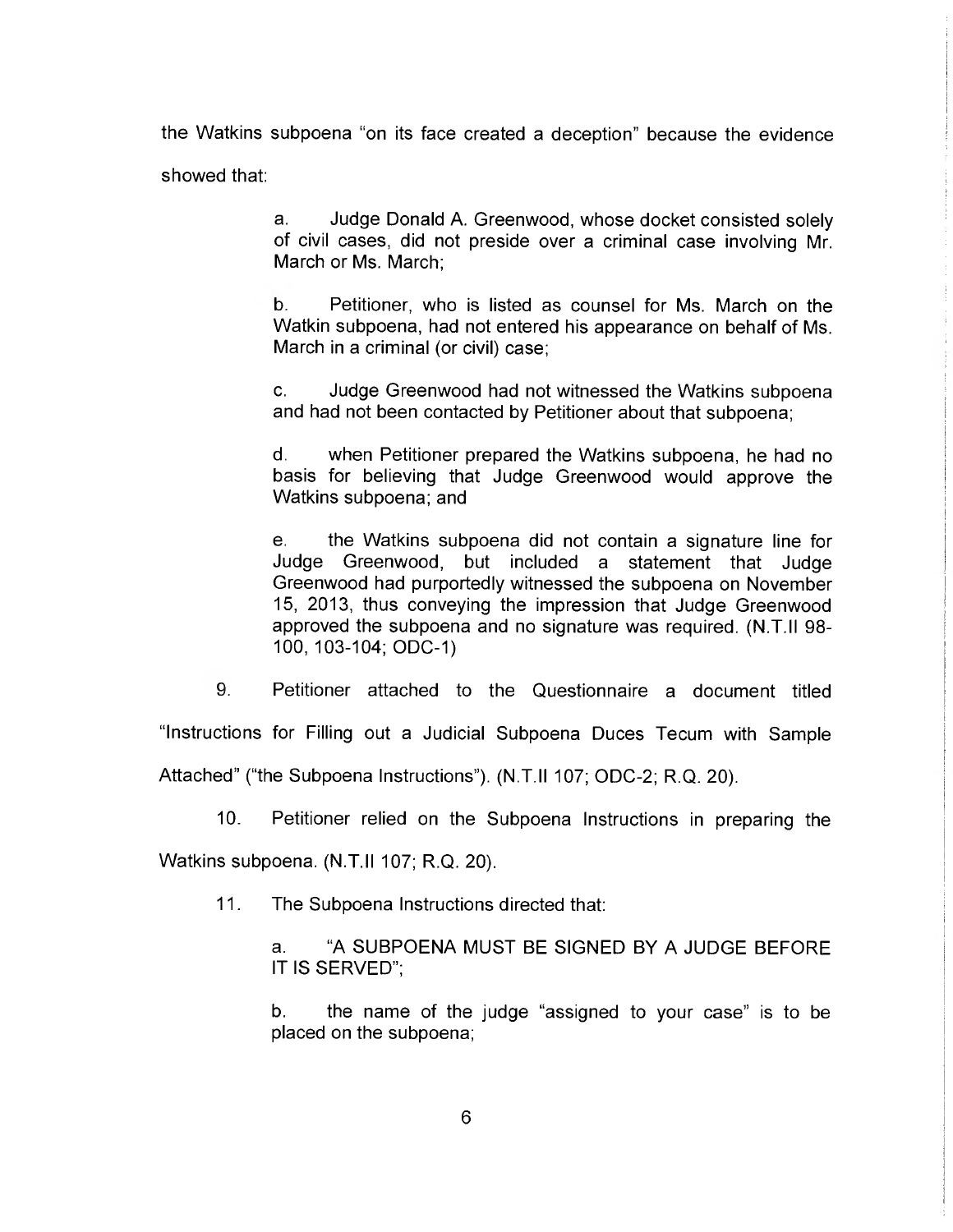C. the date and time of "the scheduled trial or hearing" is to be placed on the subpoena;

d. the subpoena must describe any items that "you are requesting the witness to bring to Court";

e. the subpoena must have a place left blank for the judge's signature; and

f. the subpoena had to be submitted to the Court Clerk's Office, which office would forward the subpoena to the judge to be signed. (uppercase, italics, and bold in original). (N.T.11 107-109; ODC-2, pp. 1-2)

12. From July 2017 through July 2018, during proceedings that were

held in New York related to an application for a real estate broker's license and

notary license commission renewal, Petitioner repeatedly minimized his criminal

conduct.

13. During 2018, with respect to the renewal of Petitioner's notary

public commission, Petitioner:

a. sent a March 12, 2018 letter to the New York Department of State ("NY DOS"), Division of Licensing Services ("DLS"), in which Petitioner stated that "I did not do anything dishonest or even attempt to do anything dishonest"; and

b. denied at a July 18, 2018 hearing that his issuance of-the Watkins subpoena was "unethical or illegal or dishonest...." (EX-5, p. 2; EX-6, pp. 1, 3, 7-9; N.T.11 93-95)

14. At the July 11, 2017 hearing related to Petitioner's application for a

real estate broker's license, Petitioner testified, inter alia, that:

a. "all you have before you is a conviction for criminal facilitation, that has nothing to do with my character, trustworthiness nor competency for a license";

b. "[t]here's no allegation that I lied or did anything dishonest"; and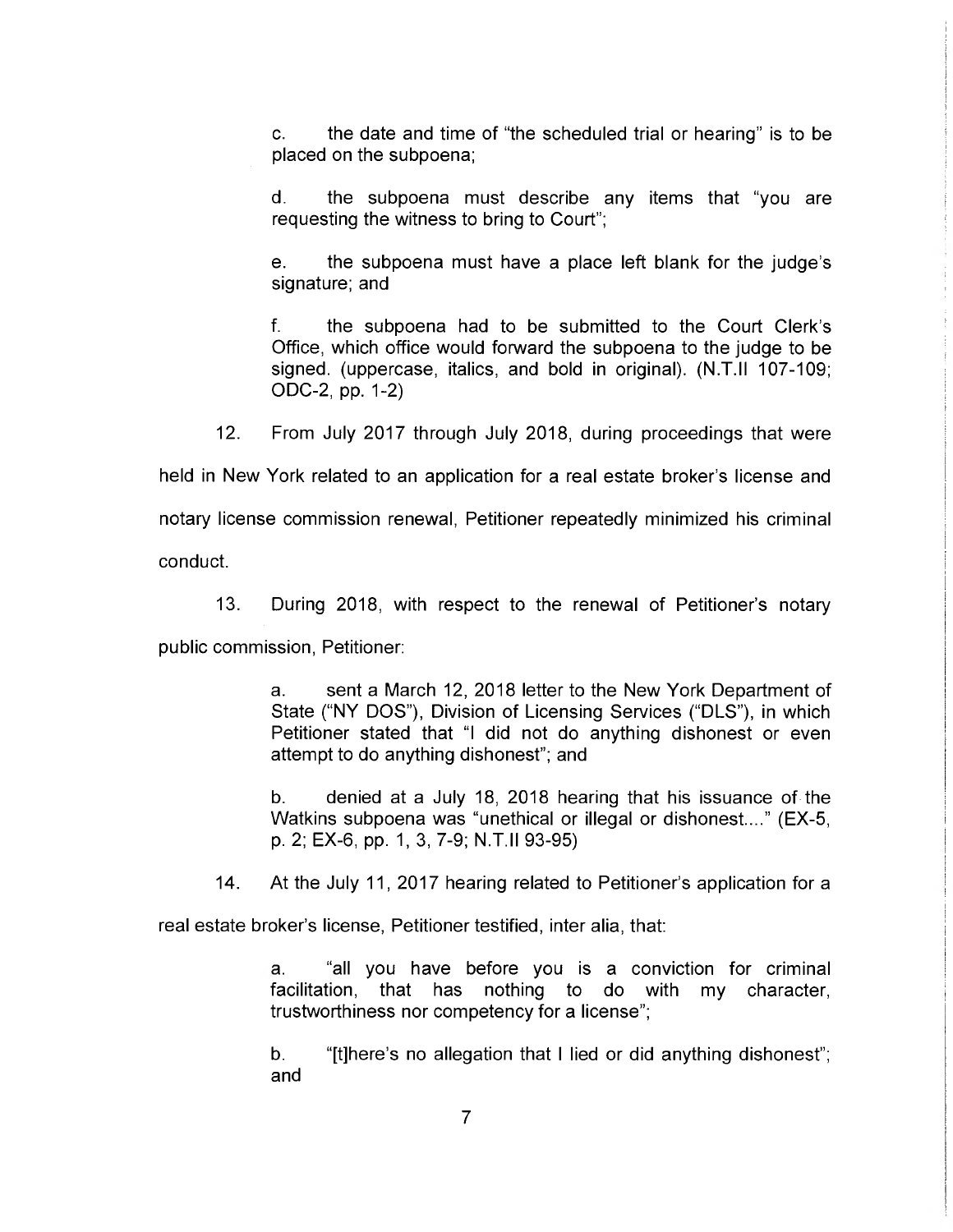C. "[t]he circumstances indicate only that I made a mistake for which I paid severely and it's not a matter, it's not like I lied or cheated or stole any dollars from anyone...." (CX15, pp. 8, 19, 26, 29-30; EX-7, pp. 10-11; N.T.II 87-92).

15. By Decisions dated August 24, 2018 and September 21, 2018, Petitioner's applications for renewal of his notary public commission and a real estate broker's license were respectively denied, based on, among other factors, Petitioner's failure to establish that he possessed the "trustworthiness" required of a notary public and real estate broker. (EX-6, p. 16; EX-7, p. 18)

16. Beginning in September 2018 and continuing through March 2019, Petitioner minimized his criminal conduct in connection with reciprocal proceedings held in Pennsylvania and Maryland.

17. In September 2018, in pleadings filed with the Supreme Court of Pennsylvania in the Pennsylvania reciprocal disciplinary proceeding, Petitioner repeatedly minimized his criminal conduct, by claiming, inter alia, that he had:

> a. "prepared the subpoena in good faith and with no intent to deceive";

> b. made "[o]ne mistake in which nobody was harmed or deceived";

C. "drafted the offending subpoena by mistake"; and

d. not "interfere[d] with the judicial process." (ODC-7, pp. 2, 7- 9; ODC-8, pp. 2-4).

18. In the Pennsylvania reciprocal disciplinary proceeding, rather than accepting responsibility for his criminal conduct, Petitioner criticized the NY Court's conclusions that his conduct "on its face created a deception" and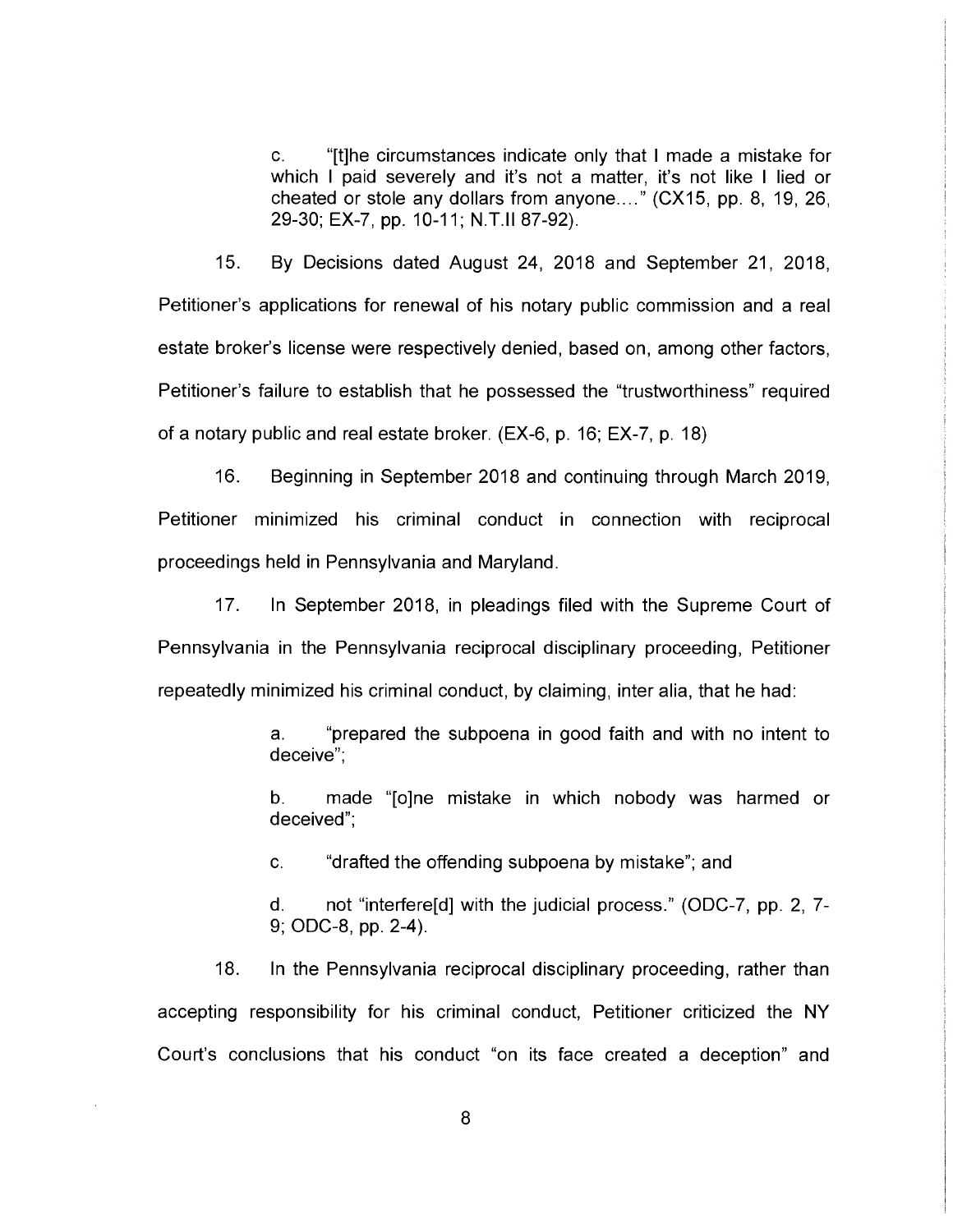"constituted a knowing, direct, and intentional interference in the judicial process," arguing that "a subpoena WITHOUT a judge's signature can by no means be considered a deception," that he "did not harm anyone or, the judicial process either," and that the "NY Court was wrong to suspend me for two years for what it deemed interference with a judicial process...." (uppercase in original). (ODC-7, pp. 8-9; ODC-8, p 4)

19. In reciprocal disciplinary proceedings that commenced in October 2018 and culminated with an oral argument on March 1, 2019 before the Court of Appeals of Maryland, Petitioner also minimized the gravity of his misconduct and repudiated a key finding of the NY Court by contending that his criminal conduct did not show that he had interfered with the judicial process and the administration of justice; Petitioner was disbarred in Maryland. (N.T.II 150, ODC-13, pp. 1-2, 12)

20. On January 24, 2019, Petitioner initiated a reinstatement proceeding in New York by filing a Notice of Motion and Affidavit in Support of Application for Reinstatement to the Bar after Suspension for More than 6 Months ("the NY Reinstatement Motion") with the NY Court. (ODC-11)

21. In the New York reinstatement proceeding, Petitioner continued to minimize his criminal conduct.

22. On September 17, 2019 and November 1, 2019, reinstatement hearings were held before the Subcommittee ("the Subcommittee") of the New York Committee on Character and Fitness for the Second, Tenth, Eleventh and Thirteenth Judicial Districts ("the NY Character Committee"). (CX4; EX-11)

9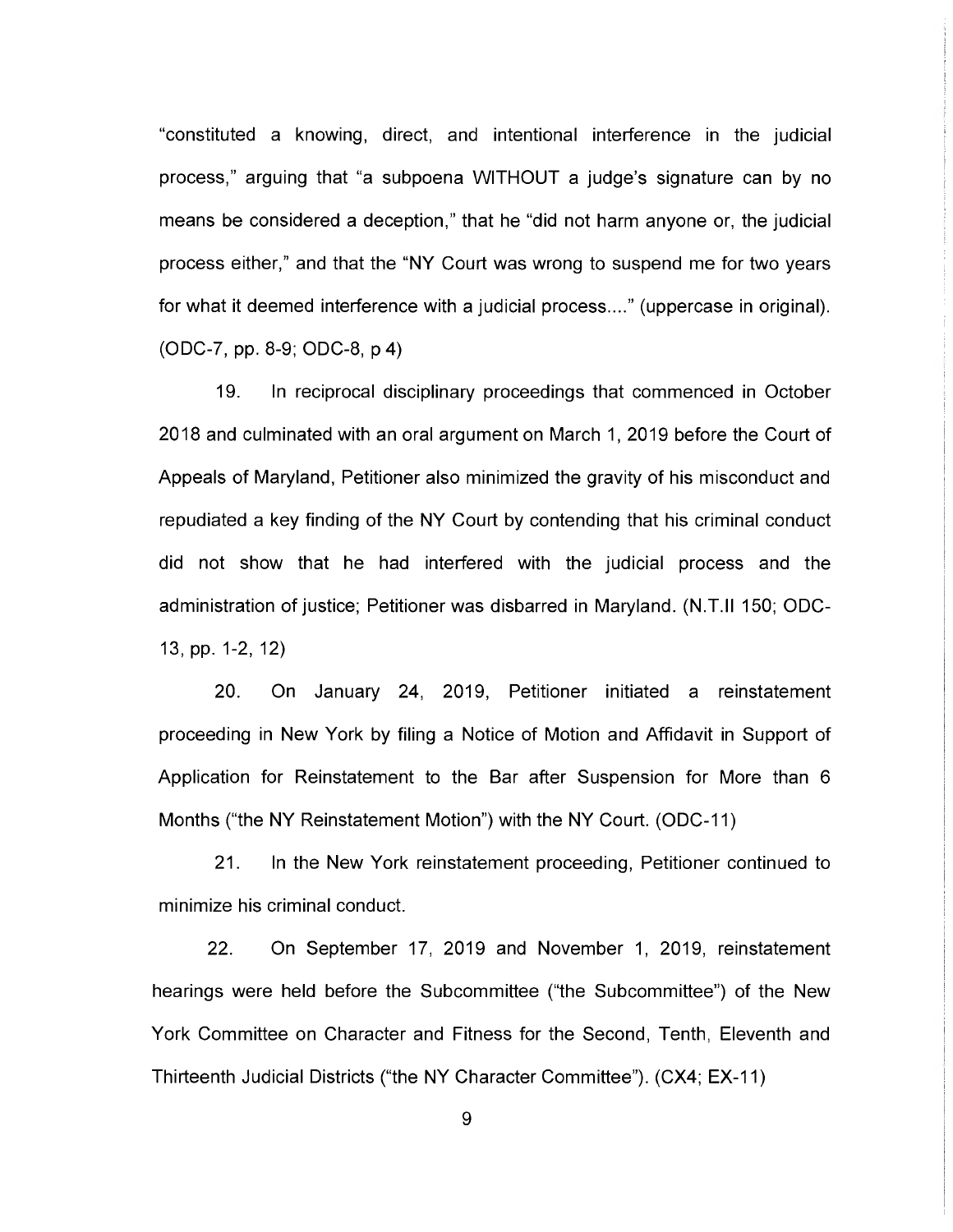23. Petitioner testified during the New York reinstatement hearings and was questioned by the Subcommittee about the underlying criminal conduct which led to his NY suspension. In response, Petitioner repeatedly used the word "mistake" to describe that earlier criminal conduct, and denied that when drafting the subpoenas he had known that he was doing anything wrong:

> a. And now I realize that I made a mistake, a costly mistake, and I did something wrong. And I deeply regret it, but at the time I had no idea that I was doing anything wrong. If I would have known that I was doing something wrong, immoral, illegal, unethical, or improper in any way, I would not have been so stupid as to put my name and address at the bottom of the subpoena. (CX4, p. 29)

> b. It was my mistake. You know it's even if, what I did was by mistake. That's what I'm saying. I did something wrong, but I did it by mistake, I didn't do it deliberately. (CX4, p. 36)

> C. I did not intend to do anything wrong, and I did not realize I was doing anything wrong at the time. Now I do, and it's important to keep that distinction in mind. It's like, if I take that folder there or your pile of papers knowing that it's yours and it doesn't belong to me and I take it anyway, that's being dishonest. If I make the mistake, because I think it's mine and I take it, yes, I took your thing, but it was by mistake. So, of course I didn't realize it at the time. (EX-11, p. 111)

hearings demonstrated that he has failed to acknowledge that his criminal conduct was dishonest. (Id.)

24. Petitioner's testimony during the 2019 New York reinstatement

25. Between 2017 through 2019, Petitioner took the position during multiple proceedings held in New York, Pennsylvania, and Maryland that his criminal conduct was the product of a mistake and that he was unaware that he was "doing anything wrong at the time" he prepared the Watkins subpoena.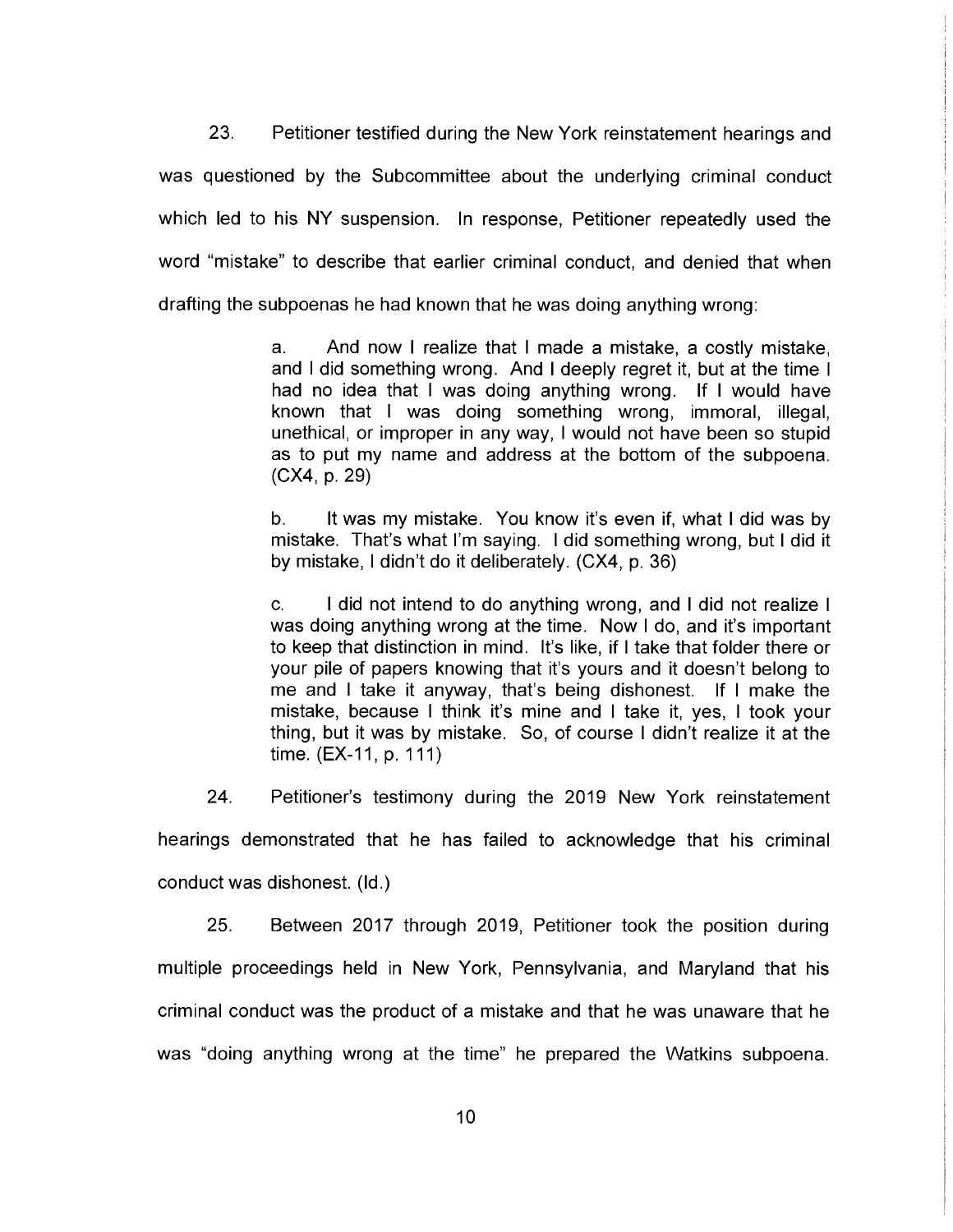Petitioner's claims are contradicted by the following record evidence:

a. the Watkins subpoena itself, which appeared to be issued in connection with a criminal proceeding involving Judge Greenwood, witnessed and approved by Judge Greenwood on a particular date, and prepared by Petitioner in his capacity as counsel for Ms. March in a pending criminal proceeding, circumstances that Petitioner knew to be false when he drafted the subpoena,

b. Petitioner's guilty plea, at which he admitted that he believed it probable that Mr. March intended to commit a crime (namely, forgery) when Petitioner rendered aid to Mr. March; and

C. the Subpoena instructions that Petitioner claimed he relied on in preparing the Watkins subpoena.

26. In the instant reinstatement proceeding, Petitioner has continued to minimize his criminal conduct.

27. On May 7, 2020, when Petitioner filed the Petition and the Questionnaire, he submitted a three-page response to Question 20, which question invited Petitioner to provide "any other additional facts or matters" that he wanted the Board to consider. (ODC-15; R.Q. 20)

28. Petitioner again failed to acknowledge that his criminal conduct related to the New York subpoenas was deceptive, as evidenced by his response, which included:

a. "No one was in fact deceived";

b. "I did not intend to deceive anyone"; and

C. "I made a mistake concerning the appropriate form of subpoena to use." (Id.)

29. At the March 23, 2021 hearing, Petitioner offered testimony that sought to minimize his criminal conduct and his culpability.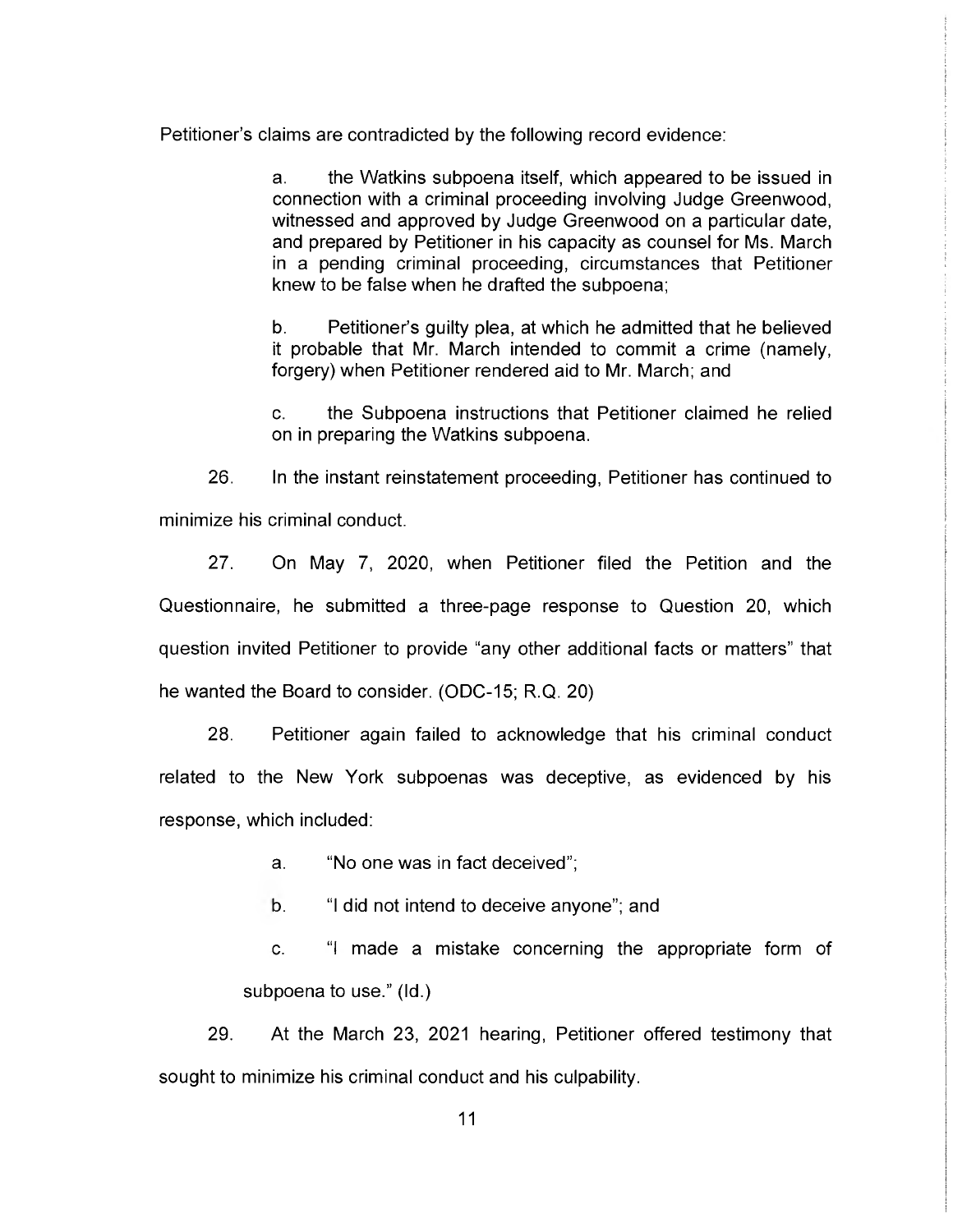a. When asked by Disciplinary Counsel how Petitioner could claim that no one was deceived as to the authenticity of the subpoenas in light of the NY Court's finding that Petitioner's conduct "on its face" was deceptive, Petitioner testified that it was "likely the people who received the subpoenas simply threw them in the garbage and did nothing about them." The record undermines this testimony because Petitioner was in fact contacted by a lawyer for one of the two individuals who had been served with the subpoenas drafted by Petitioner. (CX4, pp. 37-38; CX15, pp. 12-13; N.T.11 79-82)

b. Petitioner provided contradictory testimony regarding his reliance on the Subpoena Instructions in preparing the Watkins subpoena, first stating that he had relied on those instructions, then denying it. (N.T.11 107, 109)

30. Petitioner testified falsely at the New York reinstatement proceeding.

31. At the November 1, 2019 New York reinstatement hearing, the Subcommittee questioned Petitioner about the September 21, 2018 Decision that denied Petitioner's application for a real estate broker's license, and the specific finding that Petitioner was in denial about his criminal conduct because he referred to that conduct as a mistake rather than dishonest. (EX-11, pp. 116-117)

32. Petitioner testified in November 2019 that he came to realize that his drafting of the subpoenas was "wrong" after he reviewed the July 2018 NY Suspension Order. (EX-11, pp. 117-119)

33. A portion of Petitioner's testimony addressing the Subcommittee's question is set forth below:

So, of course the decision of the Department of State or whoever wrote that is not binding here, but it is true that I thought about that since then because of what they wrote and what the ALJ said with respect to the notary license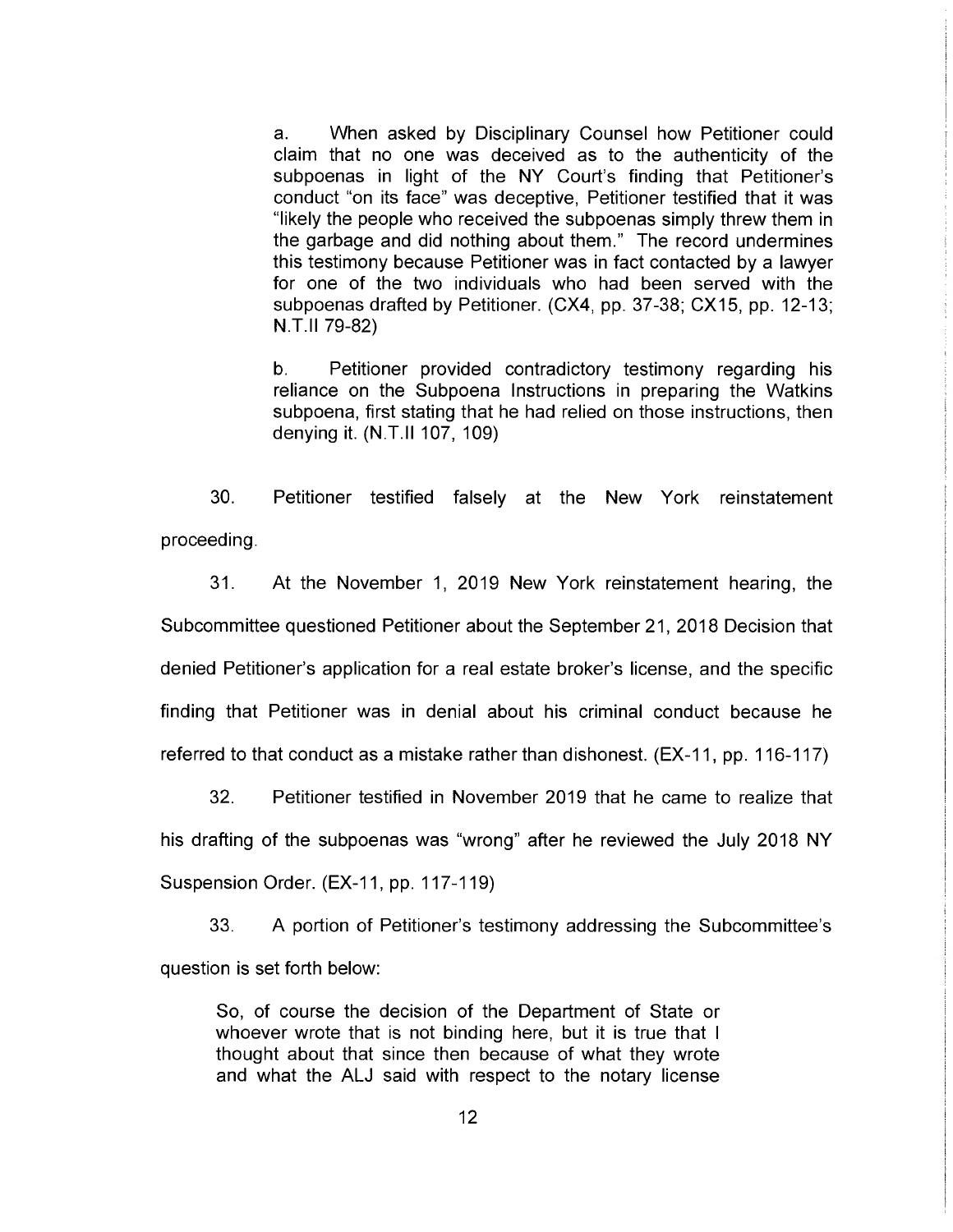which was also denied to me in which I disclosed for other reasons, as I wrote, but more importantly, the Appellate Division wrote, I think, that it is impossible to escape the conclusion that I improperly interjected myself into the Court proceedings, and it's pretty much an exact quote, I kind of memorized it, and I understand now but I did not understand then, that what I did with the subpoena was wrong, and, of course, I will never admit that I meant to do anything wrong. didn't.

I would never have done such a thing intentionally. As I said, if I would have known I was doing something wrong, I would not have put my name and address on it, but, yes, do understand now, and really, the real estate and notary public licensing people did not make it clear, but this Court did.

The Court of Appellate Division did make it clear to me, and understand what I did was wrong, and I understand that I put my name on the thing, or a judge's name on both -- on the thing that didn't belong there, and I improperly interjected myself, and I do understand now that I did something wrong, which I did not understand when I maintained my position before the Department of State, but the Appellate Division did make it more clear to me. (EX-11, p. 117-118)

34. Petitioner falsely testified to the Subcommittee that he realized that his drafting of the subpoenas was "wrong" after he reviewed the 2018 NY Suspension Order because in subsequent reciprocal discipline proceedings in Pennsylvania and Maryland, Petitioner continued to describe his criminal conduct as a "mistake," denied that he had acted dishonestly or that anyone was deceived, and repudiated specific findings and conclusions set forth in the NY Suspension Order.

35. The NY Subcommittee issued a Report in 2019 that recommended

against reinstating Petitioner, finding, in part, that Petitioner had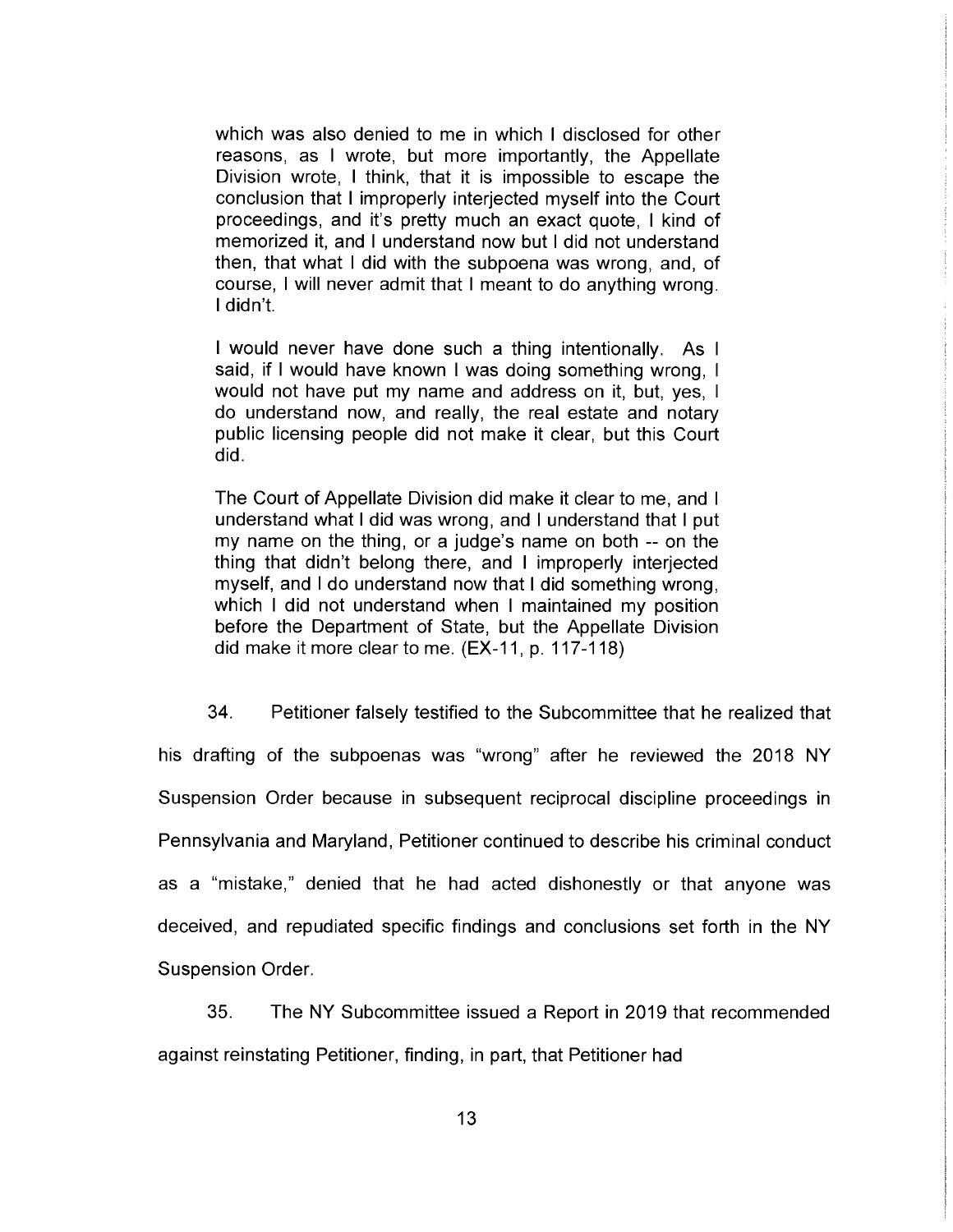failed to acknowledge the dishonesty inherent in the actions which led to his suspension; failed to acknowledge the dishonesty in obtaining a Certificate of Good Standing from the US Court of Appeal for the Armed Forces before informing that Court of his suspension; failed to acknowledge the dishonesty in omitting his admission to the US Court of Appeals for the Armed Forces in his petition for reinstatement, [sic] and failed to acknowledge the dishonesty in failing to disclose his denial of a real estate broker license. (EX-12, pp. 11, 13)

36. On May 26, 2020, the NY Character Committee adopted the Subcommittee's recommendation and forwarded the Subcommittee's Report to the NY Court. (EX-12)

37. On June 5, 2020, Petitioner filed a response to the Subcommittee's Report. (ODC-14)

> a. For the first time, in 2020, Petitioner described his criminal conduct as dishonest. (ODC-14, ¶¶1-3).

38. In the response, however, Petitioner also repeated the false testimony he offered at the November 1, 2019 hearing, stating that "[a]t the time of my hearing concerning the real estate broker's license, I did not appreciate the seriousness of my actions, but now, after reading this court's opinion of July 11, 2018, 1 have a better understanding of the gravity of my actions." (ODC-14, ¶3)

39. By Order dated January 15, 2021, the NY Court denied Petitioner's motion to be reinstated. (EX-13)

40. Petitioner testified at the 2019 New York reinstatement proceeding that he realized that the drafting of the subpoenas was "wrong" upon reviewing the July 2018 NY Suspension Order, despite having filed pleadings after that July 2018 review which challenged the imposition of reciprocal discipline in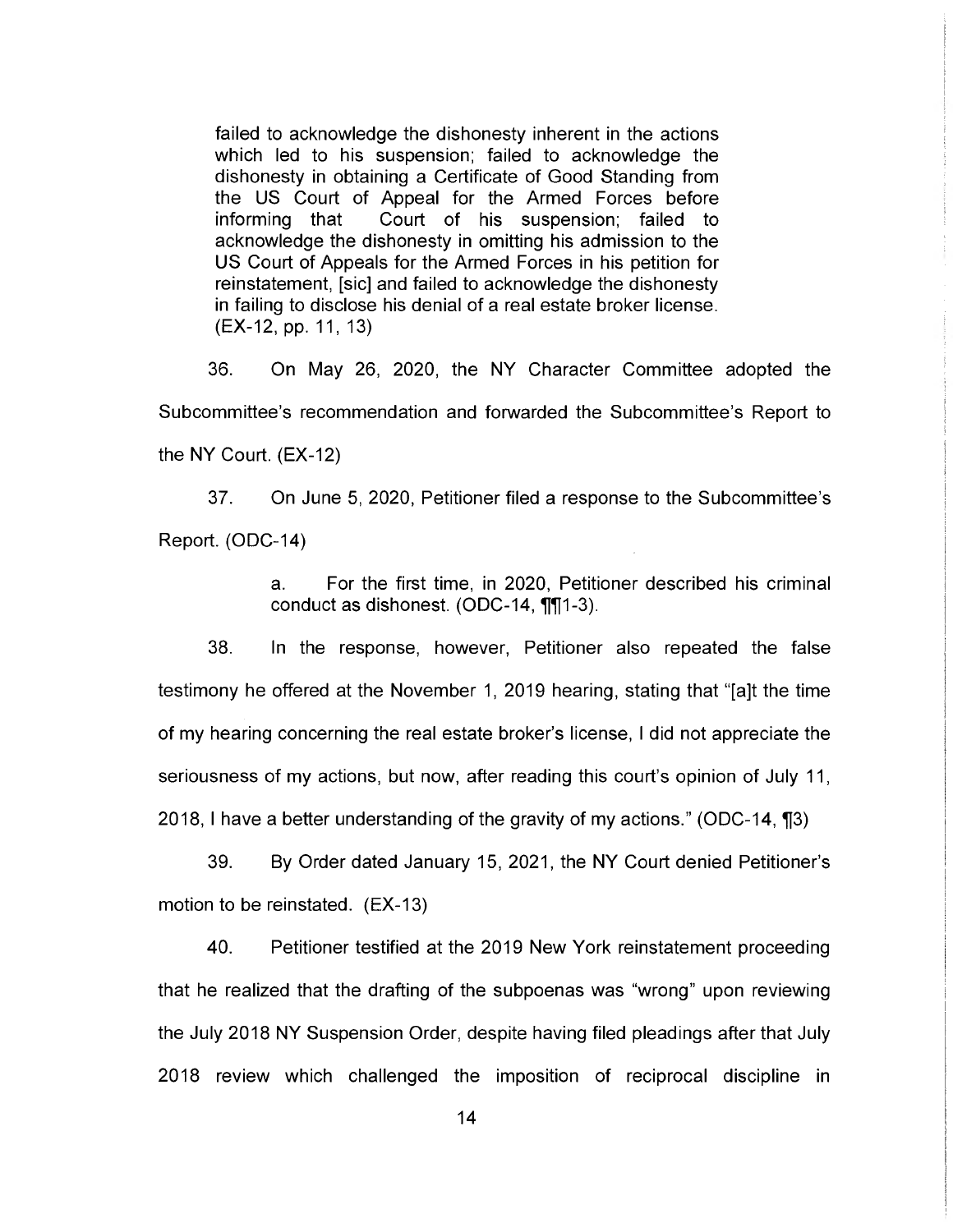Pennsylvania. (N.T.II 54-62; ODC-7-8)

41. Petitioner has offered inconsistent testimony in the instant proceeding as to when he realized that the drafting of the subpoenas was "wrong." Petitioner stated here that he had not realized his wrongful conduct in July 2018: "it's not like as soon as I read the July 2018 [Opinion] that I immediately came to the conclusion that I did something wrong, that I didn't appreciate previously, but it was a gradual thing and I don't remember the dates that I wrote the document. I think, it was September 2018 the one that we're looking at now. But, yes, it took me some time after July 2018 and if not in September 2018." (N.T.II 62-63).

42. Petitioner's testimony regarding when he realized that his criminal conduct was wrong is not credible and contradicts Petitioner's statement in the New York reinstatement proceeding that he had understood that his criminal conduct was wrong upon reviewing the NY Suspension Order.

43. Petitioner in the instant proceeding mischaracterized what Judge Miller "felt" and opined during Petitioner's sentencing when Judge Miller issued to Petitioner a Certificate of Relief from Disabilities ("the Certificate").

44. Petitioner represented that Judge Miller "felt" and held the "opinion" that Petitioner's law licenses should not be suspended because Judge Miller issued the Certificate; however, Judge Miller did not express an "opinion" on whether Petitioner's law licenses should be suspended at Petitioner's sentencing. (EX-5, p. 2; N.T. 243-244; ODC-3, ODC-15, Q. 20). Petitioner's misrepresentation is undermined by the language of the certificate itself, which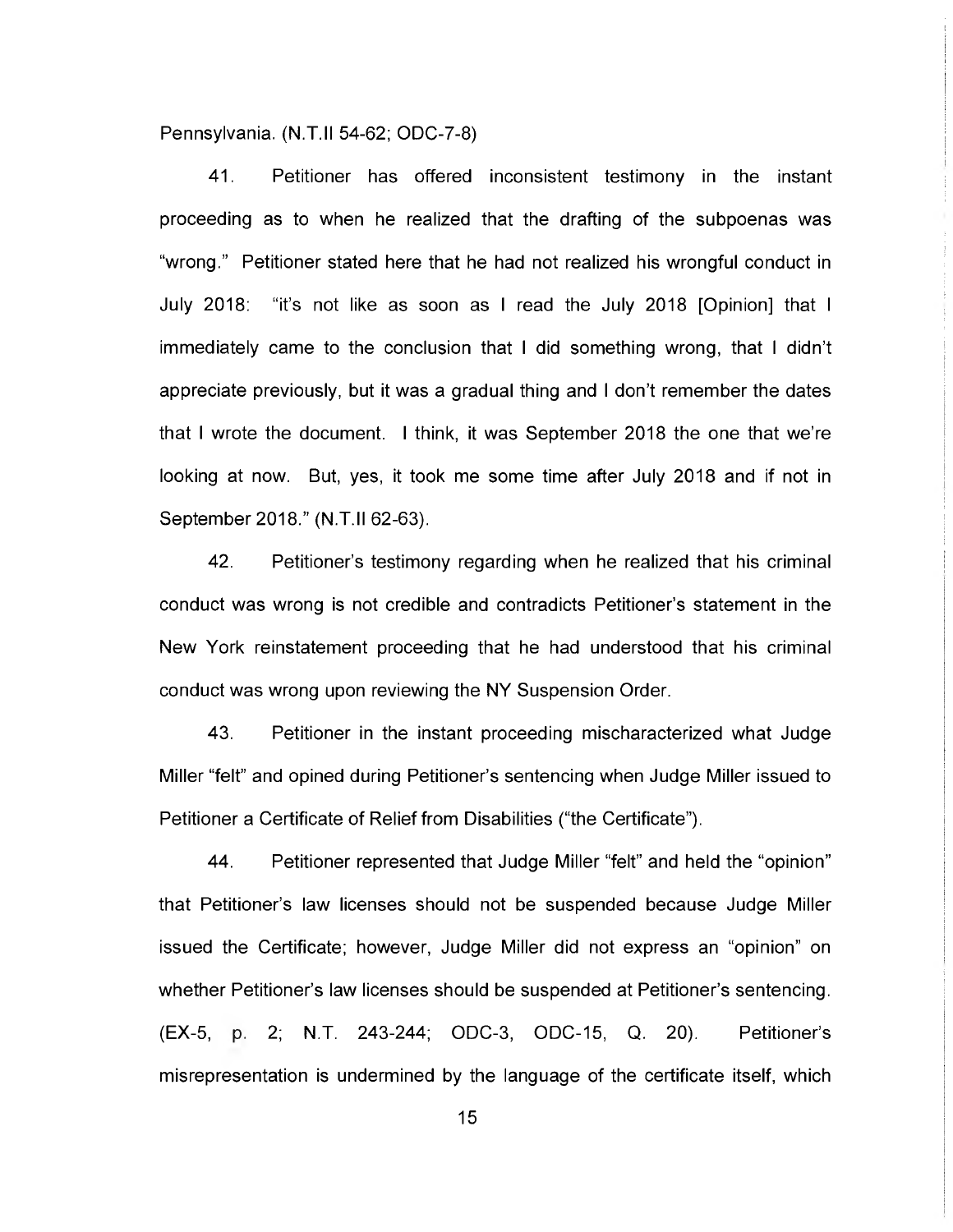states issuance does not bar a "judicial, administrative, licensing or other body, board or authority" from exercising its "discretionary power to suspend, revoke, refuse to issue or renew any license...." (P-8, p. 2, C.)

45. From 2017 through the present, Petitioner has claimed that his criminal conduct did not harm anyone. (CX15, p. 10; N.T.II 61-62, 67, 78-79, 82, 174; ODC-7, p. 7; ODC-8, pp. 3-4)

46. Petitioner has not acknowledged the harm that his criminal conduct caused to the:

> a. judicial system, which is shown by the NY Court's conclusion that Petitioner's "conduct constituted a knowing, direct, and intentional interference in the judicial process..."; and

b. reputation of the legal profession. (ODC-5, p. 4)

47. Petitioner's has not credibly expressed remorse for his criminal

conduct because:

a. Petitioner has minimized his criminal conduct from July 2017 through the present;

b. Petitioner's acceptance that his criminal conduct was dishonest occurred only after he reviewed the NY Subcommittee's March 2020 Report that recommended denial of his New York reinstatement petition on the basis that Petitioner had, inter alia, "failed to acknowledge the dishonesty inherent in the actions which led to his suspension"; and

C. Petitioner's testimony emphasized the harm he suffered mainly due to the loss of his law licenses, without considering the harm his criminal conduct caused to the judicial system and the legal profession. (EX-12, p. 11; N.T. 12-14, 201; N.T.II 174-175)

48. Petitioner misrepresented on the NY Reinstatement Motion that:

a. he was not admitted to practice in any courts or jurisdictions;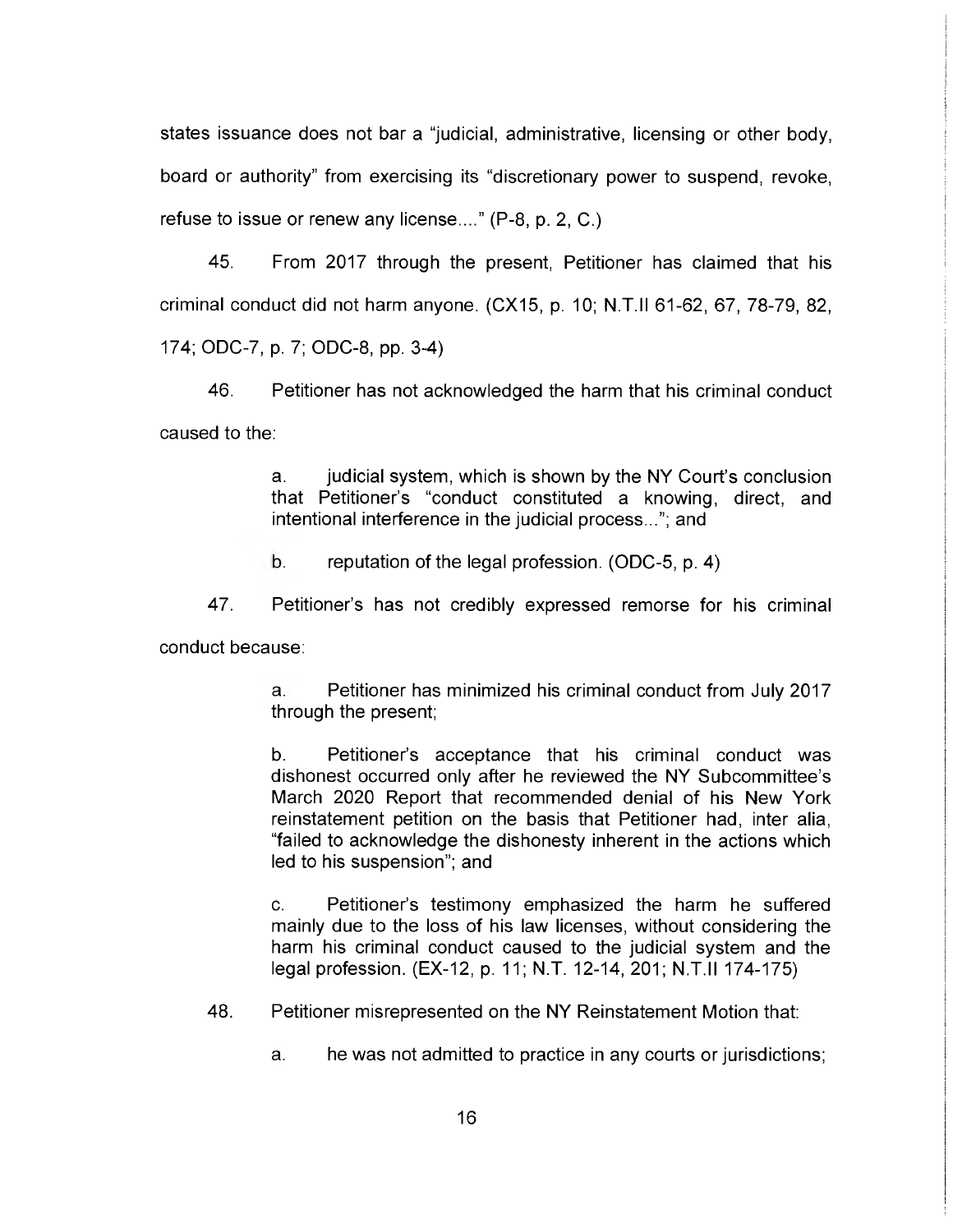b. he had timely filed all required federal, state, and local income tax returns; and

C. he had not applied for any licenses that required proof of good character while suspended and that he had no relevant facts to disclose that might influence the NY Court to look less favorably on his NY Reinstatement Motion. (N.T.II 15, 29-30, 40-44, 134-136; ODC-11, Q. 13, Q. 27, Q. 28, Q. 37; ODC-12)

49. Petitioner failed to disclose on the NY Reinstatement Motion that:

a. he was admitted to, and permitted to practice before, the United States Court of Appeals for the Armed Forces ("the Armed Forces Appeals Court");

b. he had failed to timely file his 2017 federal and state income tax returns; and

C. he had applied for, and been denied, a real estate broker's license by the NY DOS. (N.T. 256-257; N.T.II 13-15; 29-30, 40-44, 134-136; ODC-11, Q. 13, Q. 27, Q. 28, Q. 37; ODC-12)

50. Petitioner's explanations for the misrepresentations and

omissions on the NY Reinstatement Motion are not credible.

51. Petitioner testified that he forgot to disclose the "minor and unimportant issue" of his admission to the Armed Forces Appeals Court and he described the gathering and completion of the NY Reinstatement paperwork as

"overwhelming" and "very complicated." (N.T.II 13-14, 20)

52. Petitioner's omission from the NY Reinstatement Motion in 2019 of

the Armed Forces Appeals Court demonstrates a lack of credibility considering that:

> a. between December 20 and 31, 2018 (less than a month before he filed the NY Reinstatement Motion), Petitioner had exchanged a series of emails with an employee in the Clerk's Office for the Armed Forces Appeals Court in order to obtain a certificate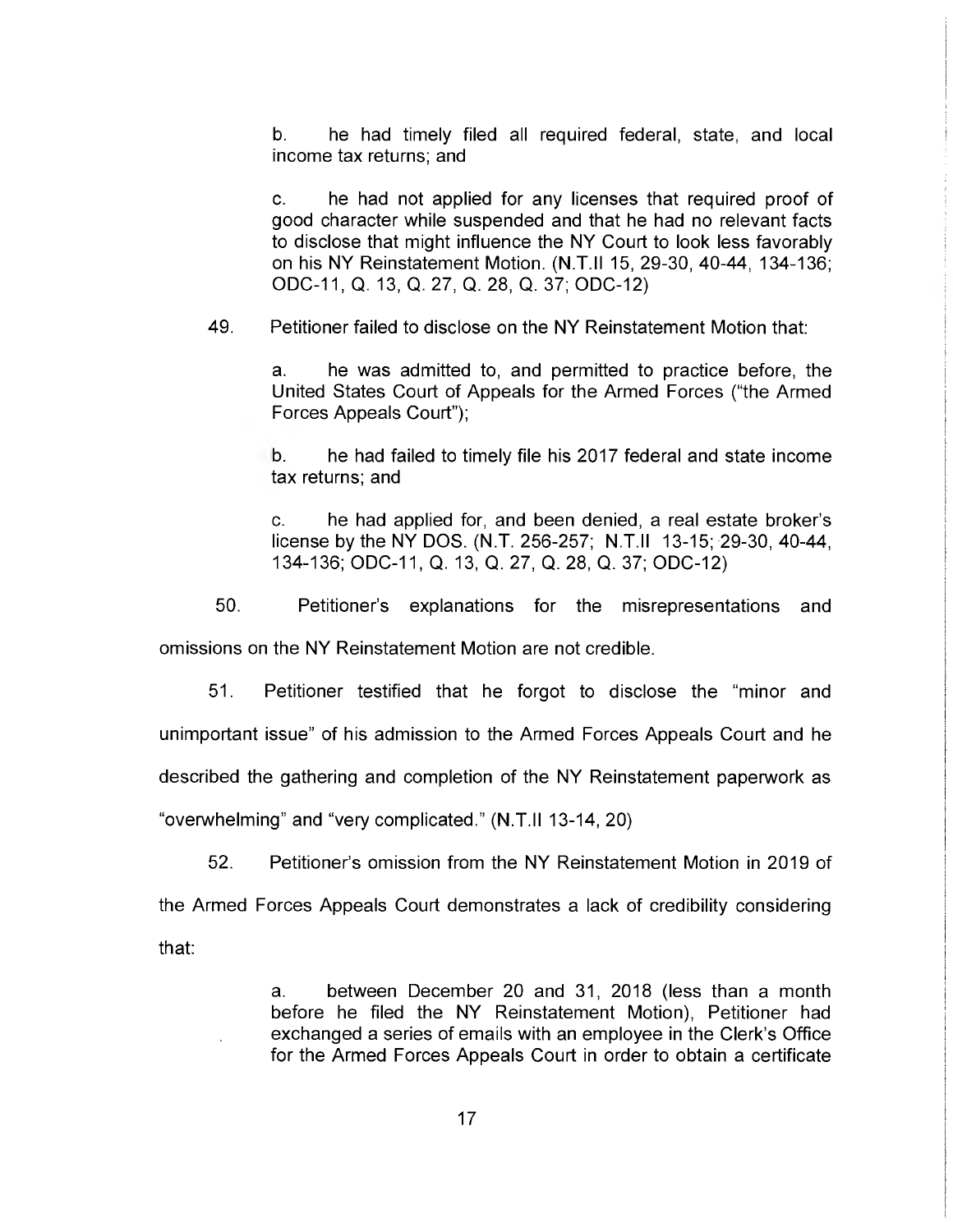of good standing. Only thereafter did Petitioner advise the clerk of his criminal conviction and suspension in New York;

b. During an initial attempt to file the NY Reinstatement Motion, Petitioner had been advised of certain problems with the filing that required correction, putting him on notice to exercise greater care in completing that document; and

C. Petitioner's testimony demonstrated that he prioritized quickly filing the NY Reinstatement Motion over verifying that he was providing accurate and truthful information. (EX-9; N.T. 261- 263; N.T.II 14-15, 21-23)

53. Petitioner claimed that he did not have the ability to verify that he had timely filed his 2017 federal and state tax returns when he completed the NY Reinstatement Motion; however, Petitioner could have contacted his accountant to ascertain if he had timely filed his federal and state tax returns. (N.T.II 134- 136)

54. Petitioner testified that he was not obligated to disclose that he had

applied for a real estate broker's license because the NY Reinstatement Motion only required disclosure of license applications from the "entry of the order of discipline," and the NY Suspension Order, not the NY Temporary Suspension Order, was an "order of discipline." (N.T.II 31-33; ODC-11. Q. 28)

55. Petitioner's explanation for omitting mention of his application for a real estate broker's license is contradicted by:

> a. the two Compliance Affidavits that Petitioner filed with the NY Court in May and June 2017, in which documents he referred to the NY Temporary Suspension Order as an "order of discipline"; and

> b. Petitioner's response to question 9 on the NY Reinstatement Motion, in which Petitioner referred to the NY Suspension Order as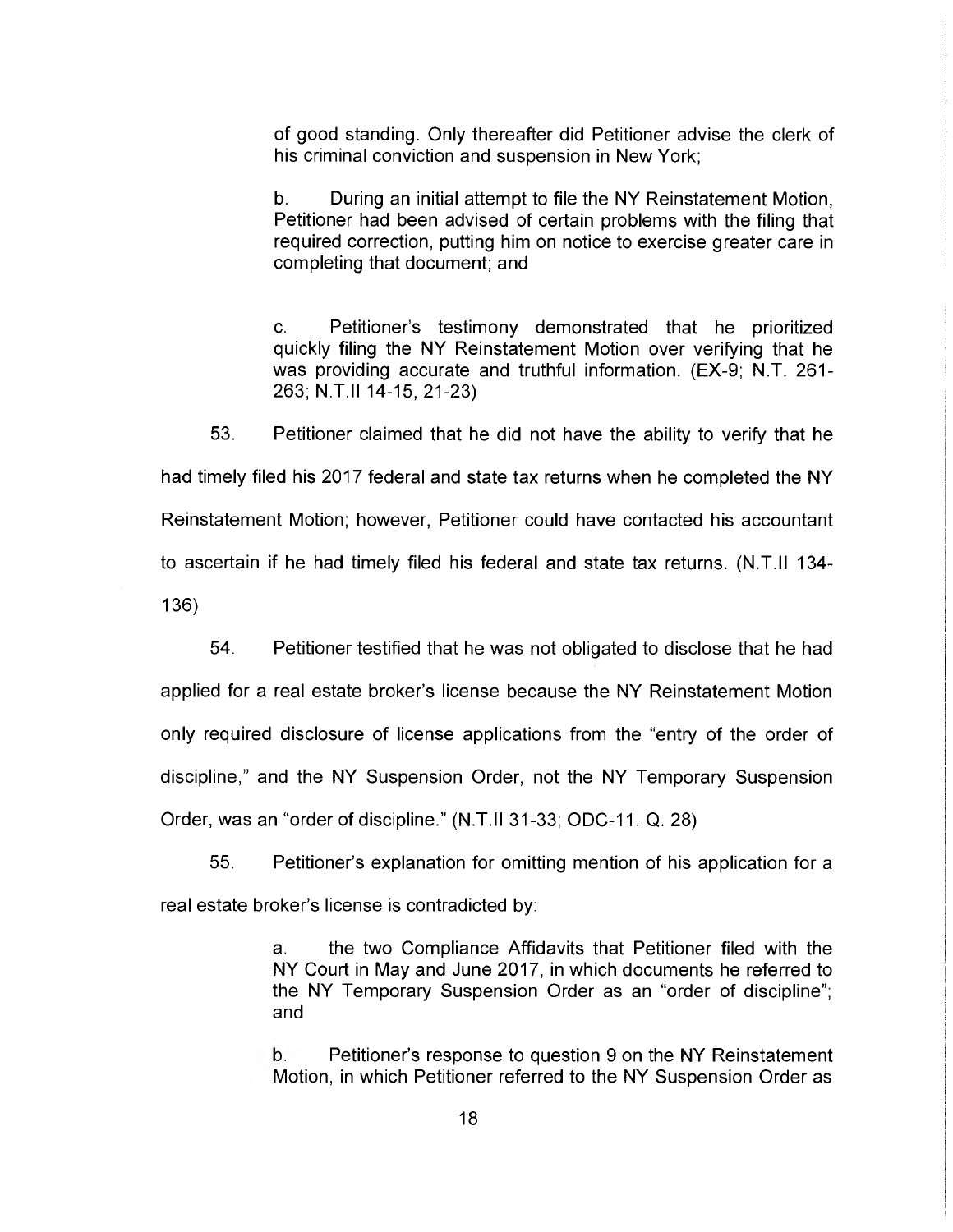being retroactive to the date of the NY Temporary Suspension Order. (EX-2-3; N.T.11 35-40; ODC-11, Q. 9);

C. Question 37 on the NY Reinstatement Motion required Petitioner to disclose that he had been denied a real estate broker's license because that fact was "relevant" (notwithstanding Petitioner's testimony to the contrary) and "might tend to influence" the NY Court "to look less favorably upon reinstating [Petitioner] to the practice of law." (N.T.11 41-44; ODC-11, Q. 37)

56. Petitioner made omissions on the Reinstatement Questionnaire in

the instant proceeding where he failed to disclose:

a. four state civil cases filed in New York in which he appeared as a party; and

b. two federal civil cases in which he appeared as a party. (N.T. 205-206; N.T.11 113-120; ODC-15, Q. 10; ODC-16-19; S-8).

57. Petitioner explained that he conducted a search using his first,

middle, and last names on the search engine available on the New York State Unified Court System, which generated only one case; conducted a search for any federal civil cases using his name, but he did not find any cases; and relied on his memory to list other cases he was involved in as a party. (N.T. 204-205; N.T.11 117; P-6).

58. Petitioner failed to conduct alternative searches using the New York search engine after Petitioner's search generated only a single case, a result that Petitioner knew failed to capture the entire universe of New York civil cases in which he was named as a party. (N.T.11 114-116)

> a. Although both ODC and Petitioner searched for federal civil cases involving Petitioner, ODC located two federal civil cases involving Petitioner, which Petitioner himself failed to identify. (N.T.11 117-120; ODC-17-18)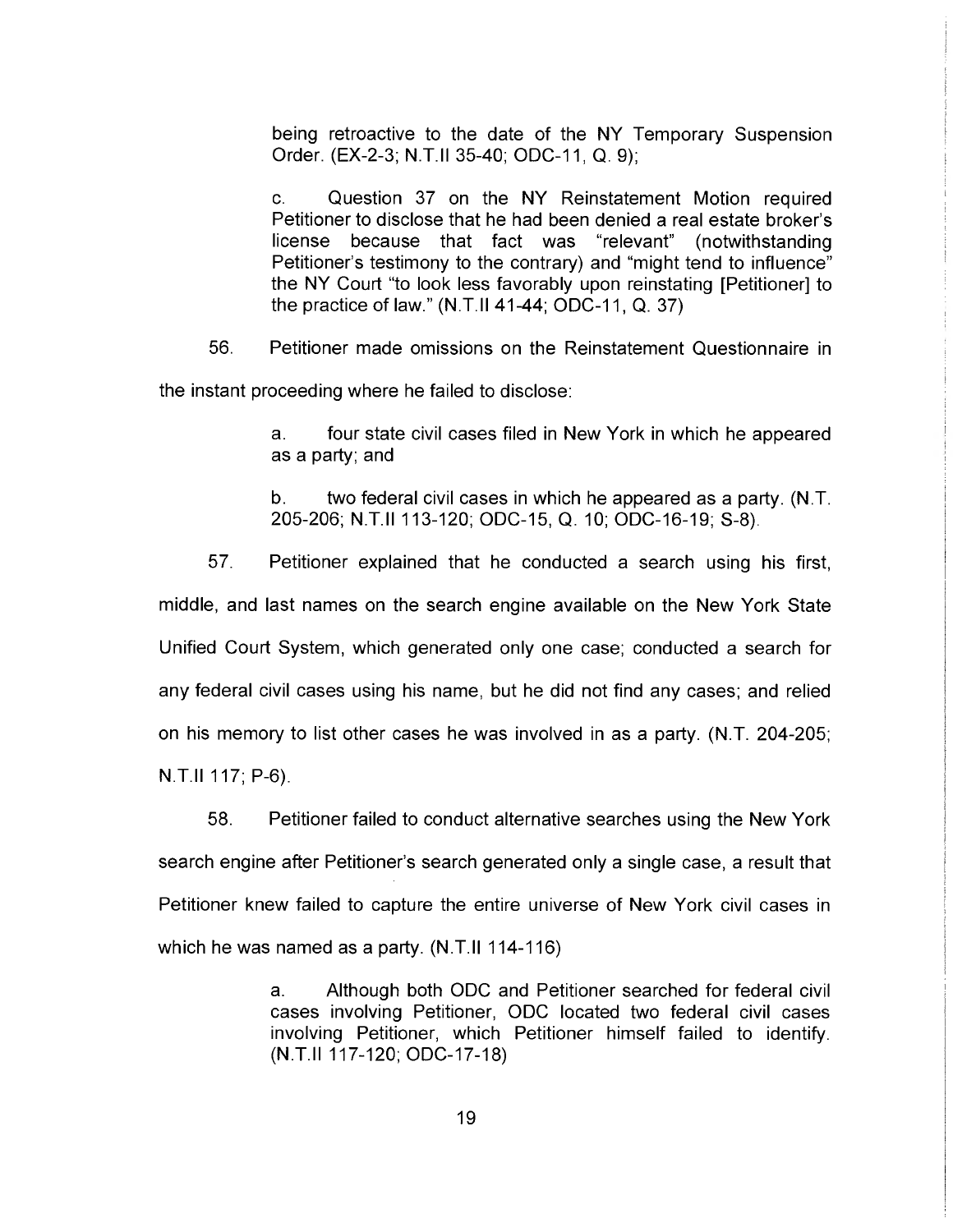59. Petitioner failed to comply with the NY Temporary Suspension Order, the NY Suspension Order, and the PA Suspension Order by displaying information on his Facebook and Linkedln accounts that suggested that he remained eligible to practice law. (EX-14-15; N.T.II 120-129; ODC-4, p. 2; ODC-5, p. 5; ODC-10, p. 2; S-10)

60. Petitioner testified that after his New York law license was suspended, he did not conduct an internet search to determine if he had to discontinue any online attorney advertising because it had not occurred to him that he had any such advertising to address. (N.T.II 129-131)

61. Petitioner presented ten character witnesses (N.T. 21-182):

a. Ms. Volha (Olga) Mausolf currently works as in-house counsel for an insurance company. She worked as a legal intern for Petitioner one day per week for approximately six months in 2012, while pursuing a bachelor's degree in legal assistant studies. She testified regarding a brief discussion about Petitioner's conviction, her internet research about it, Petitioner's reputation for honesty and competence as a lawyer, and his hope to regain his law license. Ms. Mausolf offered no relevant testimony regarding Petitioner's post-conviction remorse or reputation for honesty and competence as a lawyer.

b. Mr. Ronen (Ronnie) Kohen (Cohen) works with at-risk youth. He is a personal friend of Petitioner who met him through martial arts training and their synagogue. Petitioner has worked for approximately 15 years as a volunteer marital arts instructor at Mr. Cohen's community center. Although Mr. Cohen was unaware of the events that led to Petitioner's law license suspension. Mr. Cohen testified that Petitioner told him of his remorse and regret for his crime. While Mr. Kohen, a personal friend of Petitioner, clearly sought to assist him with helpful testimony. However, he did not provide credible testimony regarding Petitioner's post-conviction remorse.

C. Mr. Edward Pinkesz is a former client of Petitioner's in a commercial landlord-tenant matter in Manhattan in the 2008-2010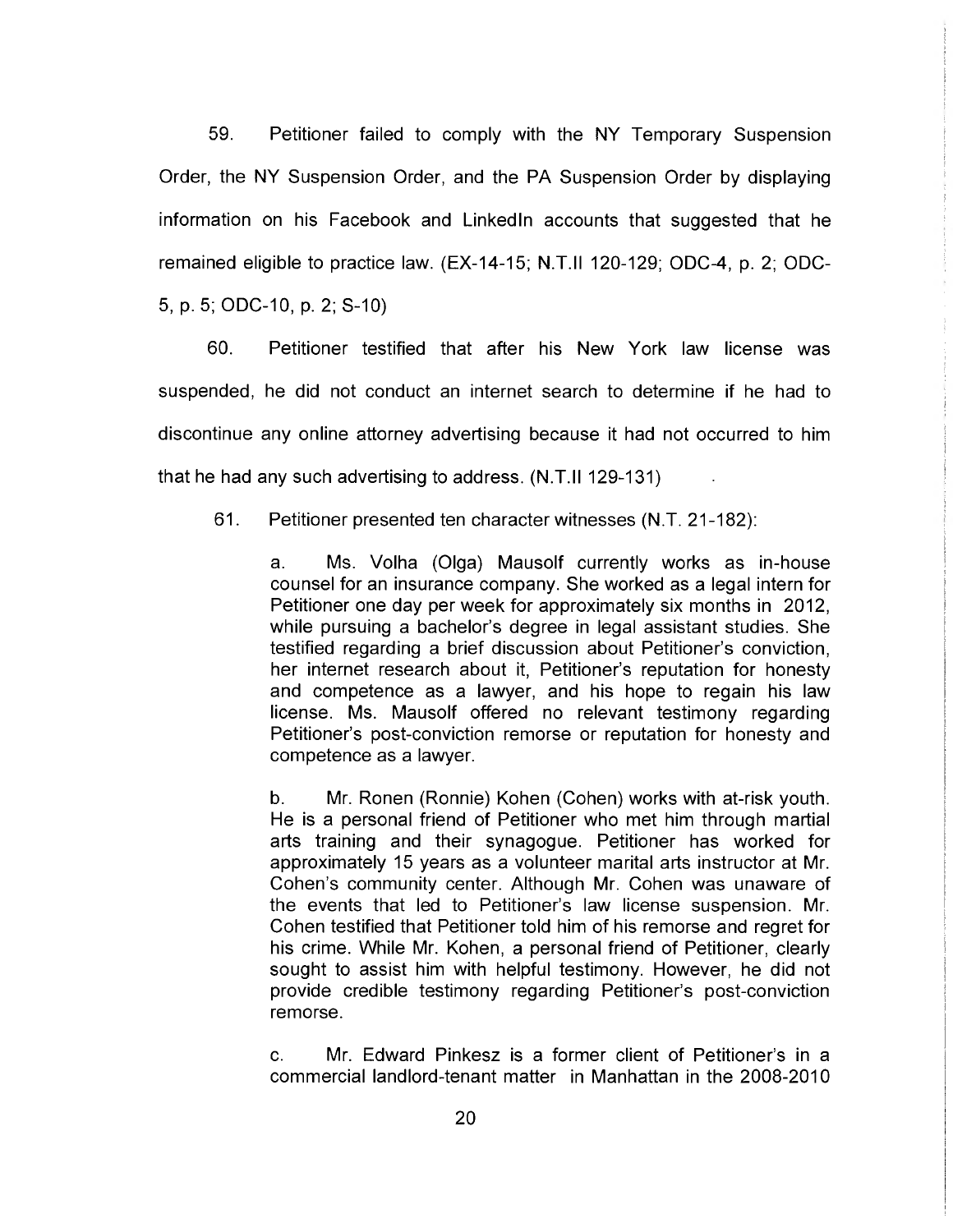time frame. After Petitioner's suspension, Mr. Pinkesz hired him to work as an advertising editor in Pinkesz's insurance business, Arkay Life. Due to an illness, Mr. Pinkesz closed the business at the end of 2019 or the beginning of 2020, at which time Petitioner stopped working for him. Mr. Pinkesz testified about Petitioner's reputation for honesty and professional competence, and Petitioner's remorse for the crime he committed. While Mr. Pinkesz clearly sought to assist Petitioner with helpful testimony, he did not provide credible testimony regarding Petitioner's post-conviction remorse or reputation for honesty and competence as a lawyer.

d. Mr. Abraham Cohen is an employee with the New York Housing Authority and director of Aishel Shabbat, an organization providing food to needy families. Mr. Cohen testified about Petitioner's involvement in Aishel Shabbat for approximately 20 years. He testified about Petitioner's regret for the mistake he made related to the crime he committed which led to his license suspension and his related remorse. While Mr. Cohen, a personal friend of Petitioner, clearly sought to assist him with helpful testimony, he did not provide credible testimony regarding Petitioner's post-conviction remorse.

e. Mr. Abraham Neuhaus is an attorney licensed to practice in New York, New Jersey, Florida, and the District of Columbia. He met Petitioner in early 2012, when Mr. Neuhaus came to have an office in the same building as Petitioner. From 2012 until 2017, Mr. Neuhaus interacted with Petitioner and knew him professionally and personally. Mr. Neuhaus testified that Petitioner had expressed remorse to him, although the two had little interaction since 2017, when Mr. Neuhaus moved his practice to New Jersey. Mr. Neuhaus described his conversations with Petitioner as focused on the length of Petitioner's license suspension, and he was unfamiliar with the positions Petitioner had taken with various licensing authorities. While Mr. Neuhaus clearly sought to assist Petitioner with helpful testimony, he did not provide credible testimony regarding Petitioner's post-conviction remorse or reputation for honesty and competence as a lawyer.

f. Ms. Olga Suslova is an attorney licensed in the state of New York since 2002. She testified that she has known Petitioner since 2004 or 2005 when, as an attorney practicing in matrimonial and family law, Petitioner introduced himself as having expertise in commercial litigation, bankruptcy, and criminal law. She testified that she considered him a resource for advice on aspects of law, and would consult Petitioner on matters of procedural and statutory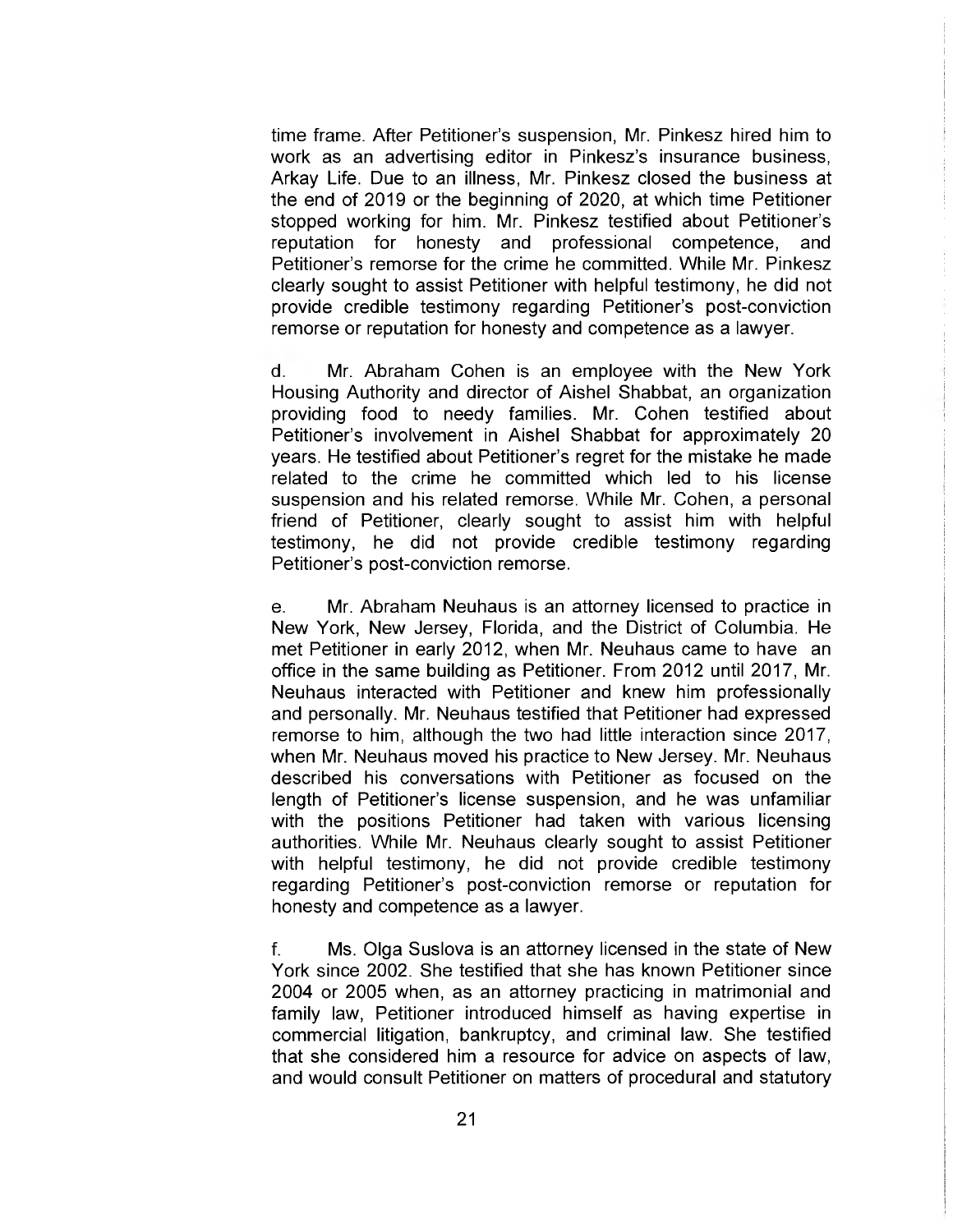law. She testified regarding Petitioner's reputation for honesty and competence as a lawyer, particularly commercial and criminal law. She could not recall the details of Petitioner's crime or his discussion of it. She described Petitioner's life being devastated because of that mistake. While Ms. Suslova clearly sought to assist Petitioner with helpful testimony, she did not provide credible testimony regarding Petitioner's post-conviction remorse or reputation for honesty and competence as a lawyer.

g. Mr. Serguei Stepanov is an owner-operator of a gym patronized by Petitioner. He is also a professional boxer. He is a former client of Petitioner's in a mortgage matter and other matters. Petitioner was recommended by Mr. Stepanov's friend (also a former client). He testified that Petitioner could no longer represent him after committing some unspecified crime. Mr. Stepanov could not provide any information about the basis for his testimony that Petitioner was remorseful. While Mr. Stepanov clearly sought to assist Petitioner with helpful testimony, he did not provide credible testimony regarding Petitioner's post-conviction remorse or reputation for honesty and competence as a lawyer.

h. Professor David Meyerson is a professor and published writer and member of Petitioner's synagogue who has known Petitioner for 25 to 30 years. Professor Meyerson contacted Petitioner related to a probate issue involving the professor's landlady. Although Petitioner represented the landlady's daughters and not Professor Meyerson, he was permitted to testify about Petitioner's reputation for honesty and professional competence, change in character after his conviction, and shame and remorse for doing the wrong thing. While Mr. Meyerson clearly sought to assist Petitioner with helpful testimony, he did not provide credible testimony regarding Petitioner's post-conviction remorse or reputation for honesty and competence as a lawyer.

i. Ms. Zlata Brodskaya is Petitioner's former part time secretary during intermittent periods over a 12-year period. Ms. Brodskaya testified that she had not worked for Petitioner since his suspension following his conviction. She testified about Petitioner's regret for committing a crime which led to his license suspension and his remorse related to that event. She also testified regarding Petitioner's reputation for honesty and competence as a lawyer. While Ms. Brodskaya clearly sought to assist Petitioner with helpful testimony, she did not provide credible testimony regarding Petitioner's post-conviction remorse or reputation for honesty and competence as a lawyer.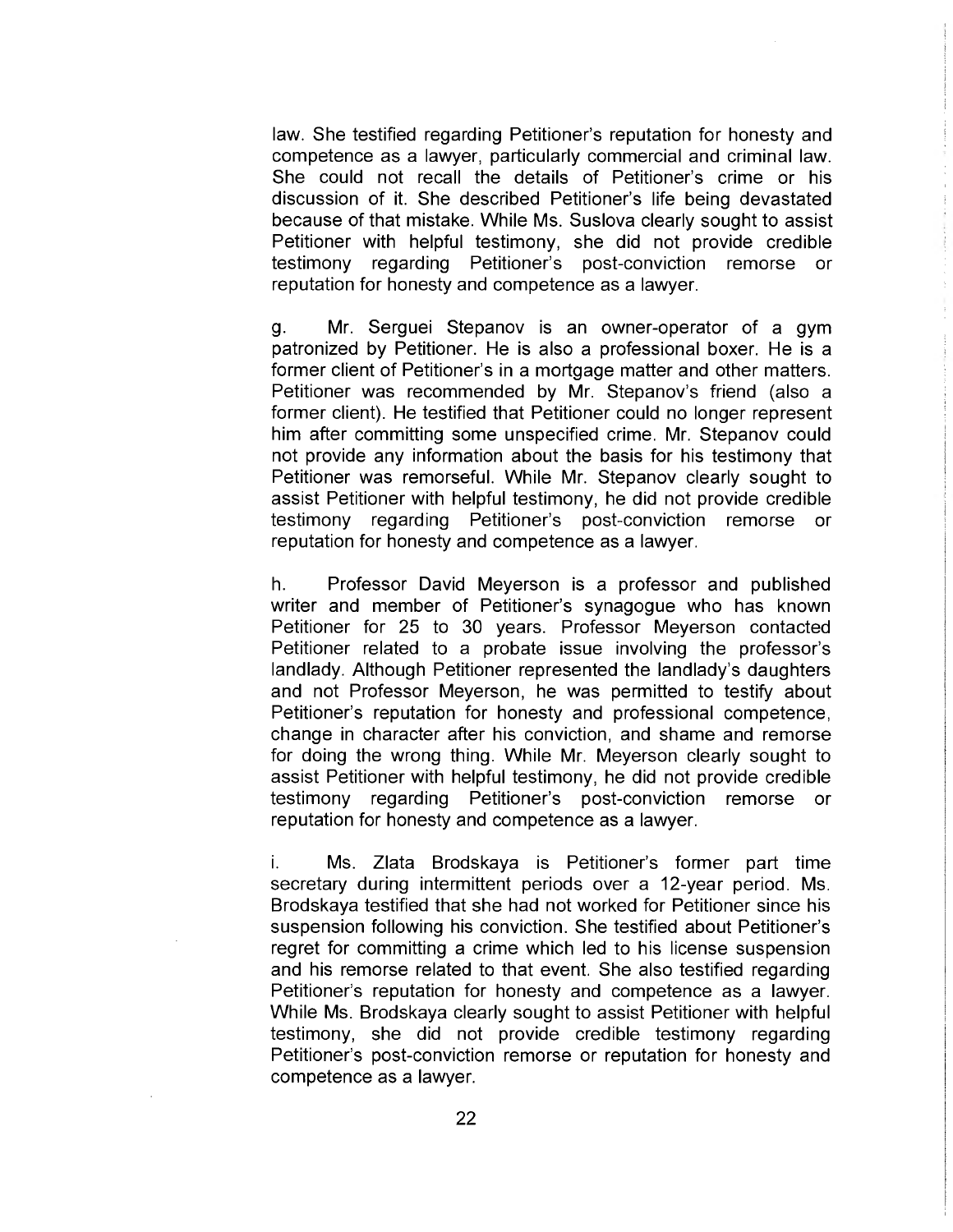j. Ms. Natalia Rainforth is a senior accountant and controller for a real estate company who worked as an administrative assistant for Petitioner in or around 2010. She testified about Petitioner's reputation for honesty and professional competence, as well as Petitioner's remorse for the crime he had committed. While Ms. Rainforth clearly sought to assist Petitioner with helpful testimony, she did not provide credible testimony regarding Petitioner's post-conviction remorse or reputation for honesty and competence as a lawyer.

62. Of the ten character witnesses that Petitioner presented, only one character witness was aware of the circumstances that resulted in Petitioner's criminal conviction. (N.T. 28-29, 40-42, 62-63, 78, 97-98, 113-115, 134, 142, 145, 154-155, 168-169, 179-180)

63. Three of the character witnesses testified that Petitioner characterized his criminal conduct as a "mistake." (N.T. 57, 80-81, 95, 97-98, 138)

64. Petitioner's testimony is credible as to the effect his misconduct and loss of the ability to practice law has had upon his life, but is neither credible nor persuasive regarding his recent acknowledgement that his conduct was deceitful.

23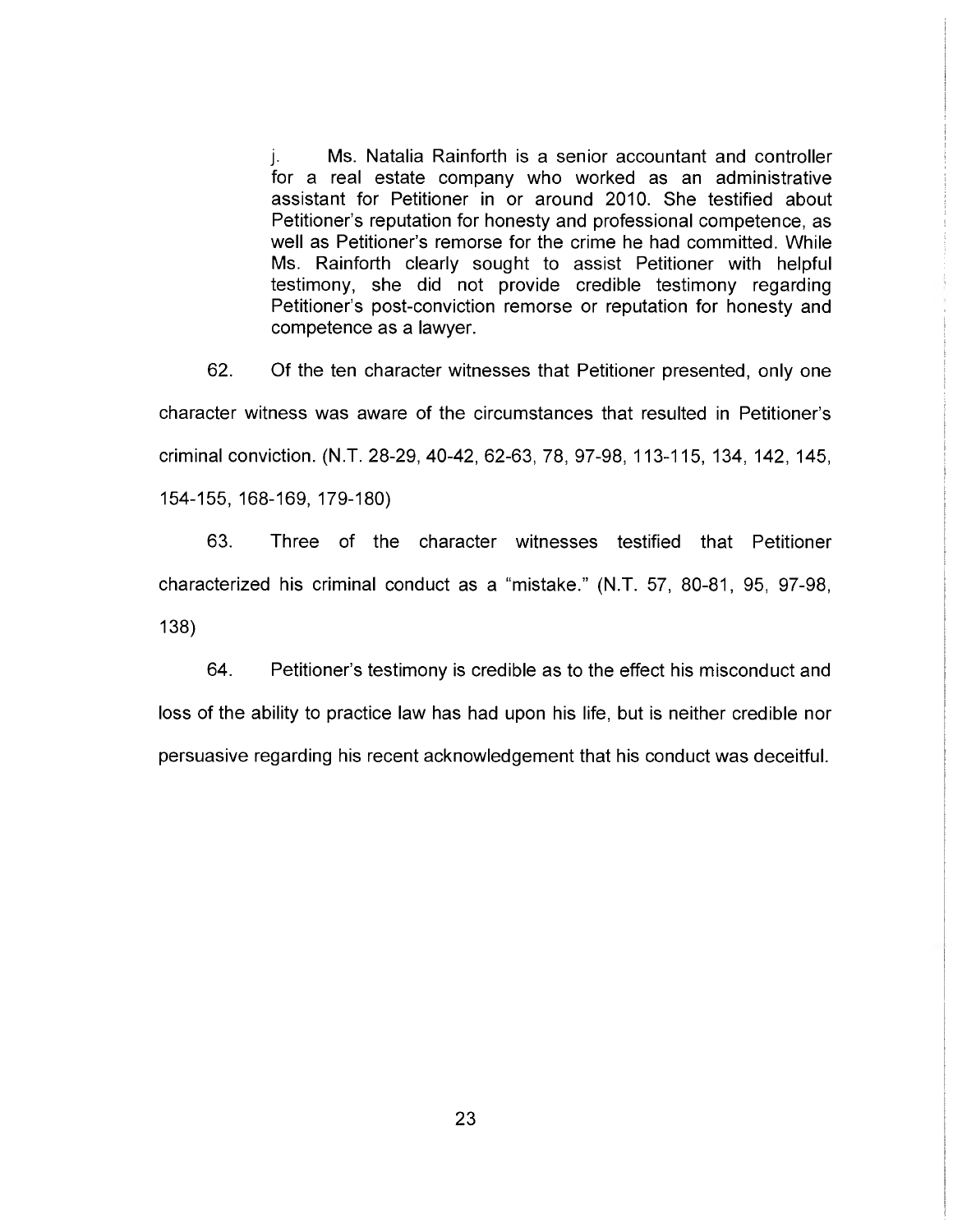#### III. CONCLUSIONS OF LAW

1. Petitioner has not demonstrated by clear and convincing evidence that he has the moral qualifications and competency for reinstatement to the bar. Pa.R.D.E. 218(c)(3).

2. Petitioner has not demonstrated by clear and convincing evidence that his resumption of the practice of law will be neither detrimental to the integrity and standing of the bar or the administration of justice nor subversive of the public interest. Pa.R.D.E. 218(c)(3).

### IV. DISCUSSION

Petitioner seeks readmission to the practice of law in Pennsylvania following a two year reciprocal suspension imposed by the Supreme Court of Pennsylvania on November 15, 2018, based on the July 11, 2018 Opinion and Order of the Supreme Court of the State of New York Appellate Division. Pursuant to Rule 218(a)(1), Pa.R.D.E., an attorney who is suspended for a period exceeding one year may not resume the practice of law until reinstated by the Supreme Court of Pennsylvania. Petitioner's burden of proof with respect to his request for reinstatement requires that he prove by clear and convincing evidence, that he is morally qualified, competent and learned in the law and that his resumption of practice at this time will not have a detrimental effect on the integrity and standing of the bar or the administration of justice nor be subversive of the public interest. Pa.R.D.E. 218(c)(3).

A reinstatement proceeding is a searching inquiry into a lawyer's present professional and moral fitness to resume the practice of law. The object of concern is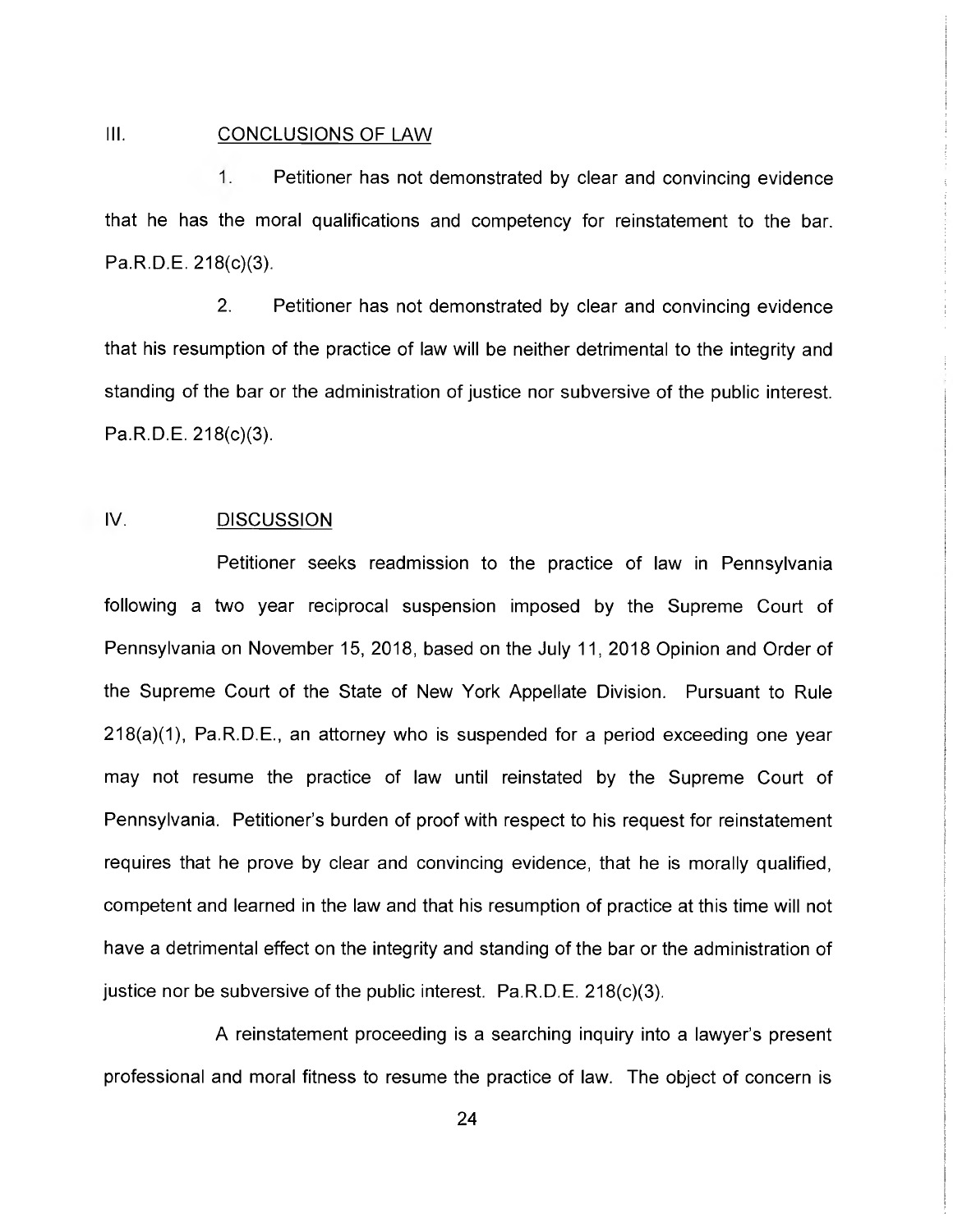not solely the transgressions that gave rise to the lawyer's suspension, but rather, the nature and extent of the rehabilitative efforts made since the time the sanction was imposed and the degree of success achieved in the rehabilitative process. **Philadelphia** News, Inc. v. Disciplinary Board of the Supreme Court of Pennsylvania, 363 A.2d 779, 780-781 (Pa. 1976).

Upon the record before us, we conclude that Petitioner failed to meet his reinstatement burden. Petitioner lacks the moral qualifications required to practice law because he continually minimized his criminal conduct, and provided false and incredible testimony in reinstatement hearings held in Pennsylvania and New York. Petitioner failed to prove that he has the competency to practice law because he submitted reinstatement paperwork containing misrepresentations and omissions, and failed to comply with post-suspension obligations. Petitioner's lack of moral qualifications and competency show that he is unfit, and renders his resumption of practice detrimental to the integrity and standing of the bar or the administration of justice and subversive of the public interest.

The record demonstrates that on May 11, 2016, Petitioner entered a guilty plea in Onondaga County, New York, to criminal facilitation in the fourth degree, in violation of N.Y. Penal Law § 115.00(1), a class A misdemeanor. At his guilty plea hearing, Petitioner admitted that he drafted a judicial subpoena that purported to be witnessed by a New York Supreme Court judge that ordered a witness to answer a written questionnaire under oath and under penalty of contempt in regard to the matter of the People of the State of New York v. Sima March and Alexander March. The facts and circumstances related to the judicial subpoena showed that Petitioner at the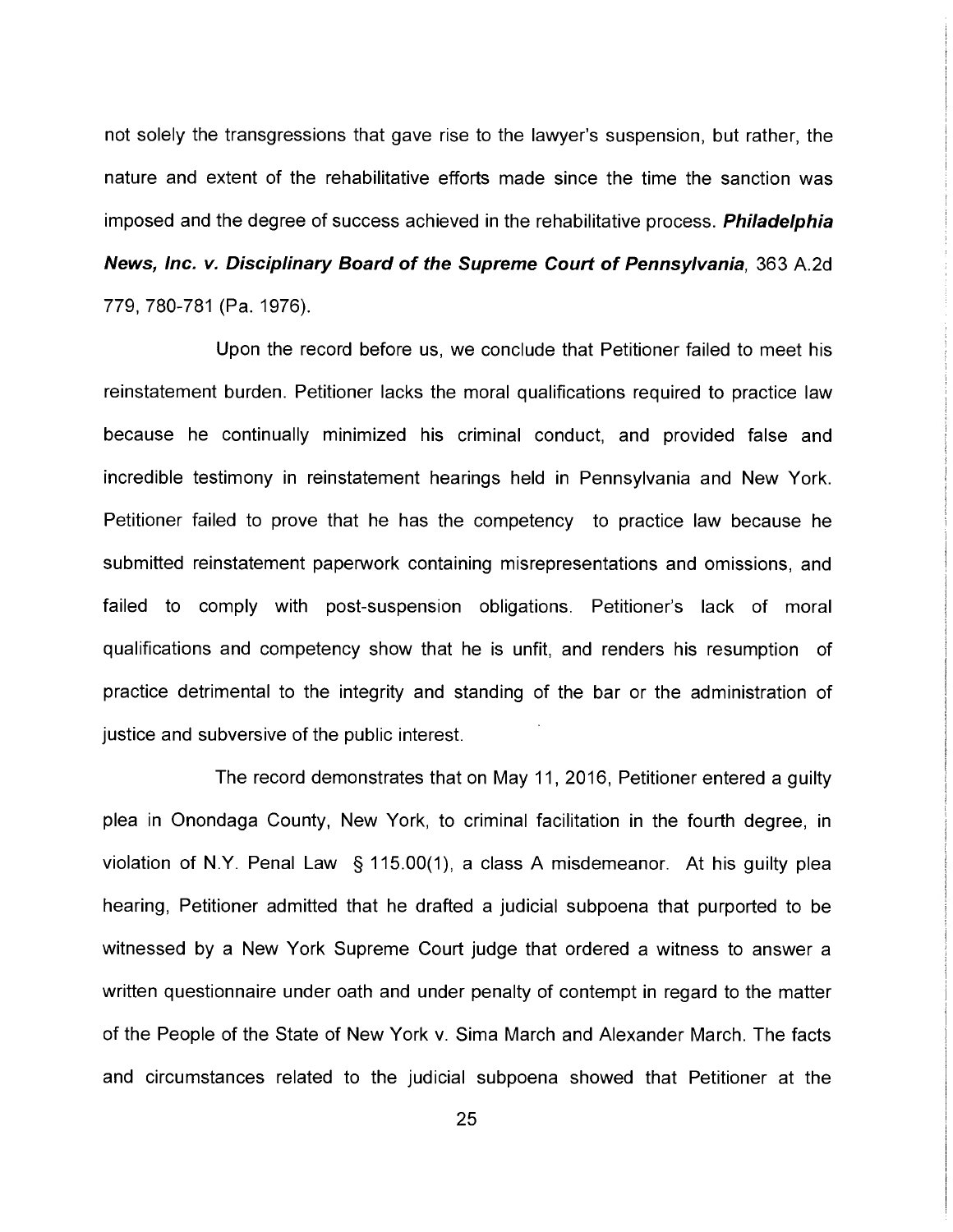request of his cousin, Alexander March, prepared a judicial subpoena duces tecum, directed to a witness, Jacqueline Watkins, in the People v. March criminal proceeding in Onondaga County. The testimony of Ms. Watkins was sought for the purpose of challenging the version of the facts presented by the Attorney General of the State of New York. The subpoena commanded that the witness answer the attached questionnaire and return it to Petitioner's law office. The subpoena further stated that failure to comply was punishable as contempt of court. The subpoena included a signature line for Donald A. Greenwood, a New York judge. Neither Judge Greenwood nor Petitioner signed the subpoena. The subpoena identified Petitioner as attorney for Sima March, the spouse of Mr. March, although Petitioner had never entered his appearance on Ms. March's behalf.

In suspending Petitioner, the New York Court stated that Petitioner's conduct on its face created a deception. The Court explained that not only had Judge Greenwood not signed the subpoena, but Petitioner had not entered an appearance on behalf of his cousin's wife. The New York Court stated that Petitioner interjected himself into a criminal proceeding by providing the subpoena to his cousin for the purpose of evading extradition, which conduct constituted a knowing, direct, and intentional interference in the judicial process.

The record before us establishes that Petitioner has spent his time since his guilty plea repudiating the New York Court's conclusion as to the deceptive and dishonest nature of his misconduct and minimizing the seriousness of his criminal conduct. As set forth in detail in the Committee's comprehensive Report, from 2017 through 2019, Petitioner took the position in multiple proceedings held in New York,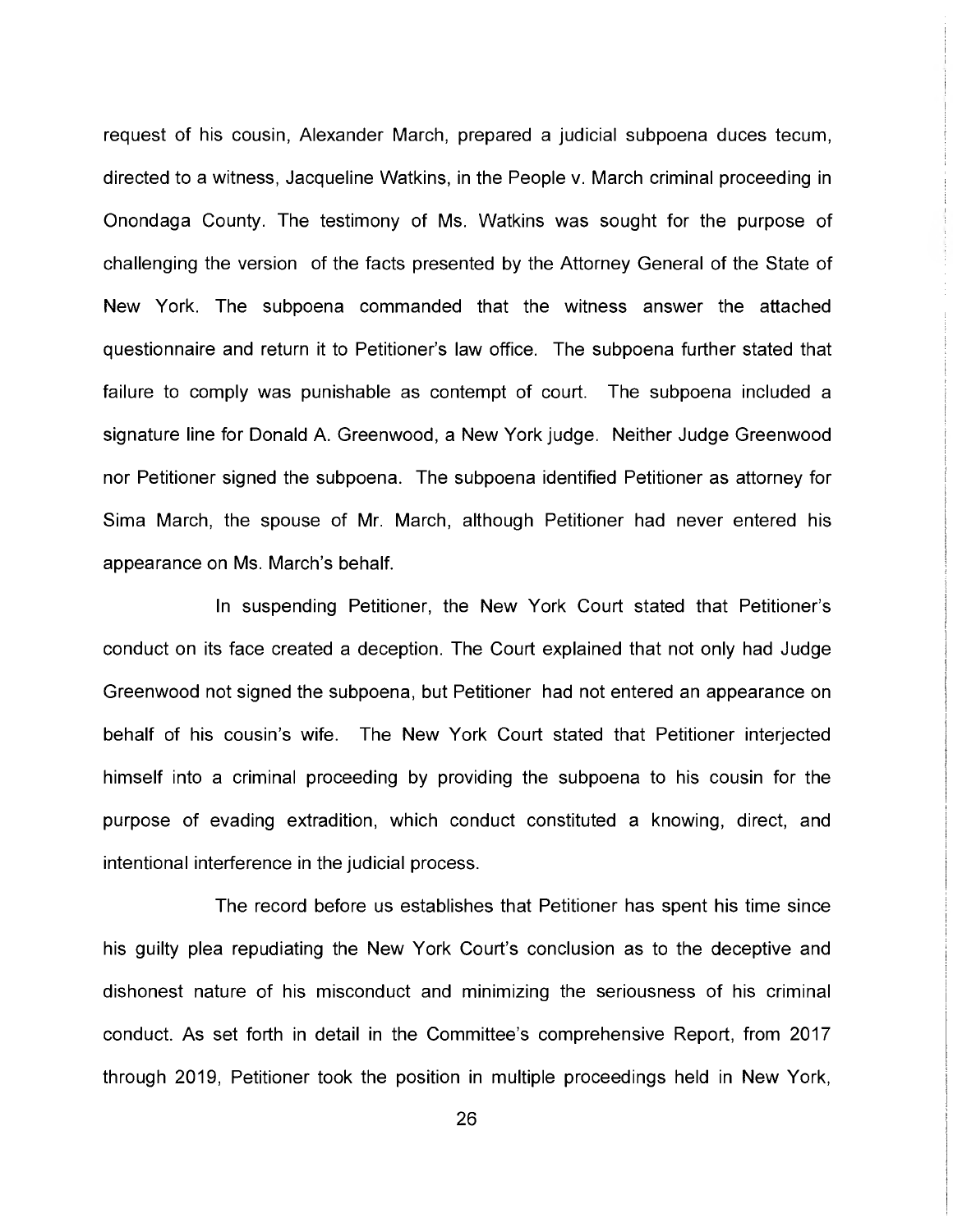Pennsylvania, and Maryland that his criminal conduct was the product of a mistake and that he was not aware that he was in the wrong when he prepared the Watkins subpoena.

In Petitioner's 2017 New York application for a real estate broker's license and 2018 New York notary license commission renewal — both of which were denied - Petitioner made his position very clear that he had done nothing that was dishonest and had only made a mistake, for which he "paid severely." Petitioner's staunch stance that his criminal facilitation involved no deception continued in his reciprocal discipline proceedings held in Pennsylvania and Maryland. In 2018 pleadings filed with the Supreme Court in the Pennsylvania matter, Petitioner repeatedly minimized his criminal conduct, depicting it as a mistake that harmed no one, that was not done with intent to deceive, and that was not an interference in the judicial process. In connection with the 2019 Maryland proceeding, Petitioner minimized the gravity of his New York misconduct and refuted a key finding of the New York Court by contending, as he had in Pennsylvania, that his criminal conduct did not show that he interfered with the judicial process and the administration of justice.

In 2019, Petitioner sought reinstatement of his law license in New York.<sup>1</sup> The record demonstrates that during the reinstatement proceeding, when questioned about his underlying misconduct, Petitioner responded that he had done something "wrong," but repeatedly qualified the "wrong" that he had done as a "mistake."

Petitioner applied for reinstatement in the Commonwealth in 2020. Not surprisingly, Petitioner continued to minimize his criminal conduct. On May 7, 2020,

New York denied Petitioner's reinstatement by order dated January 15, 2021. (EX-13)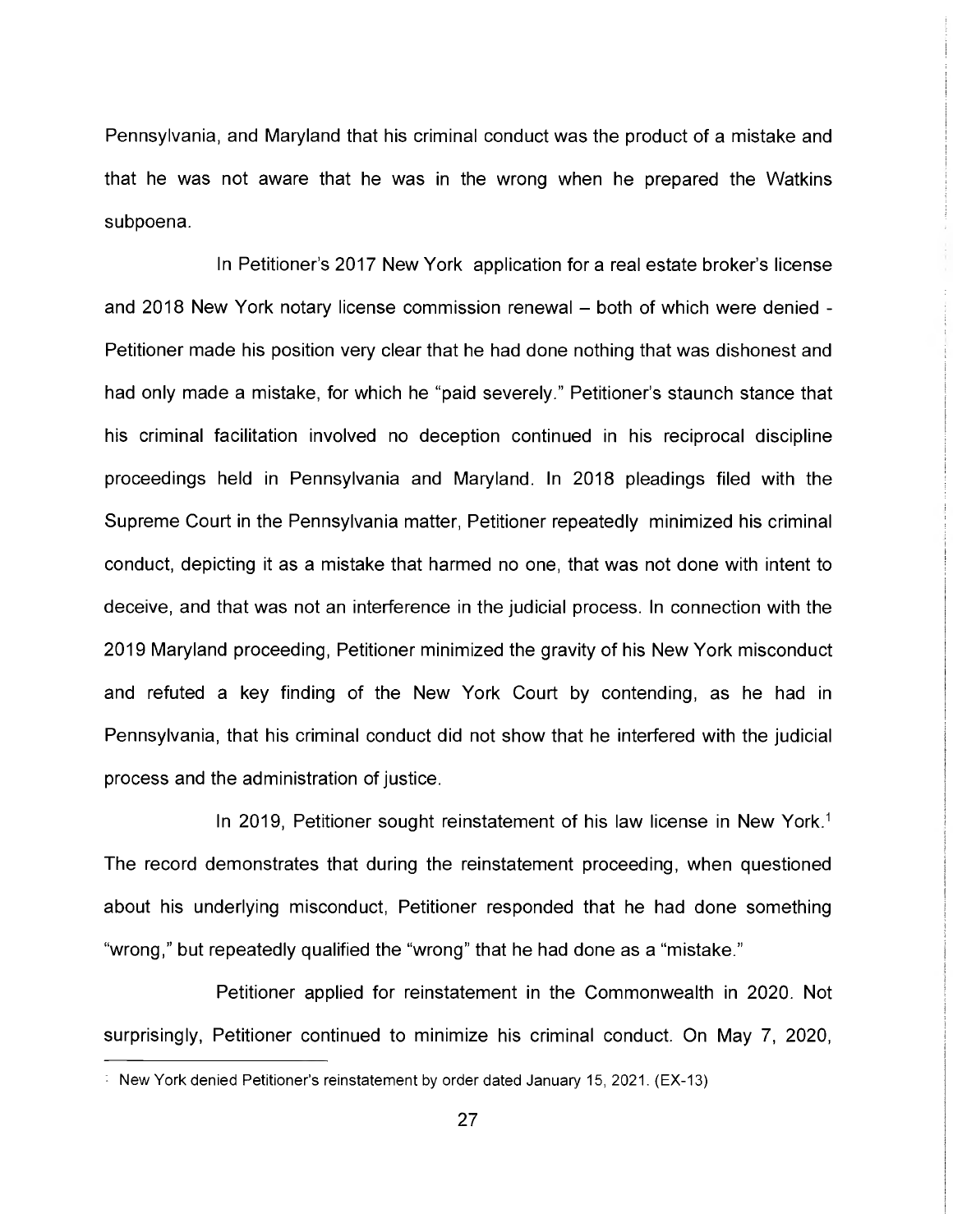when Petitioner filed his Petition and Reinstatement Questionnaire, he submitted a three-page response to Question 20, which invited Petitioner to provide "any other additional facts or matters" that he wanted the Board to consider. Petitioner used this opportunity to reiterate his long-held contentions that he made a "mistake," "did not intend to deceive anyone," and "no one was in fact deceived."

Petitioner offered testimony at the hearing in the instant reinstatement matter that confirmed his statements in his Reinstatement Questionnaire that he still does not view himself as culpable. His testimony indicated that no one could be deceived because it was "likely the people who received the subpoenas simply threw them in the garbage and did nothing about them." When confronted by the fact that Petitioner was contacted by a lawyer for one of the two individuals who had been served with the subpoenas he drafted, Petitioner was dismissive and indicated that such circumstance should not trouble the Committee, and implied the call from the lawyer was part of a setup, testifying that the lawyer and the New York Attorney General were working "hand in glove."<sup>2</sup> N.T. 80. This testimony confirms that Petitioner is unwilling to accept that his own actions were deceptive and dishonest.

As set forth above, this record shows that since 2017, Petitioner has refused to acknowledge the true nature of his criminal conduct, has failed to appreciate its gravity, and has failed to acknowledge that his conduct harmed the judicial system and damaged the reputation of the legal profession.

<sup>&</sup>lt;sup>2</sup> In Petitioner's August 23, 2021 Brief on Exceptions to the Report of the Hearing Committee, he states that the call from the lawyer about the subpoena was to "entrap me and obtain incriminating evidence from me." Brief, p. 3.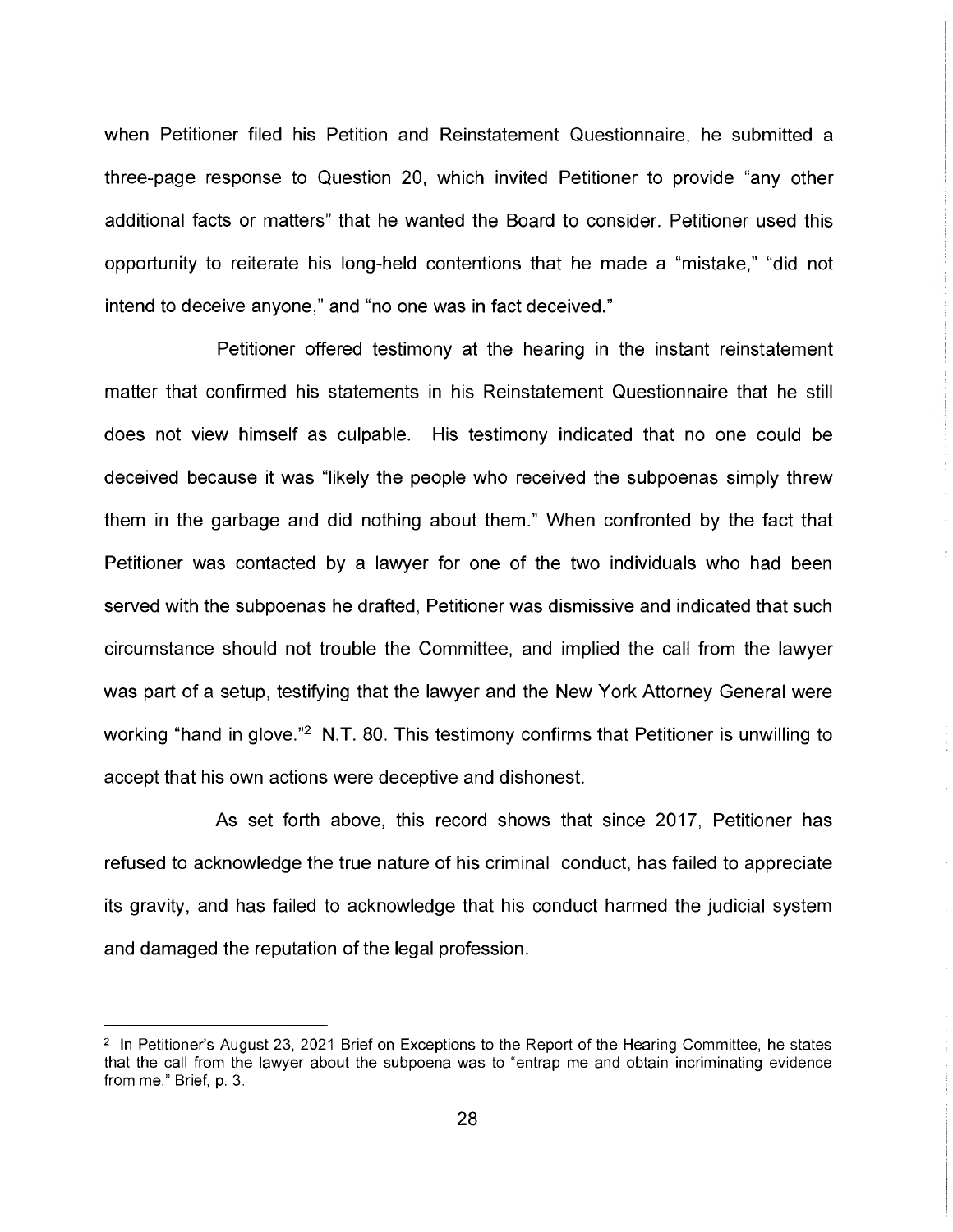Petitioner makes a plea to this Board to find that while he has denied on many previous occasions that his conduct was dishonest, he has changed and now realizes the true nature of his misconduct and is remorseful. Petitioner lacks any credibility on this issue. We find no evidence of record to support this purported revelation. The totality of the record presents an individual who has never accepted responsibility for the dishonest misconduct he committed and has never been contrite. The record establishes that Petitioner's sudden acknowledgment of the dishonesty of his conduct is purely to benefit himself in this reinstatement proceeding. Nowhere does Petitioner explain in any detail why his conduct was wrong or what precipitated his newfound realization. He simply asks this Board and the Court to accept that he is now convinced of the gravity of his misconduct. Based on this record, it is our view that after continually denying and repudiating the facts of his criminal acts, it likely dawned on Petitioner that his continued failure to accept responsibility by portraying his criminal conduct as a "mistake" could very well pose an obstacle to regaining his law license, and so he attempted to switch gears, speaking the words and phrases he believed necessary to show that he accepted responsibility and showed contrition.

In addition to lacking moral qualifications due to his failure to acknowledge and accept responsibility for his deceptive, dishonest conduct, Petitioner is not morally qualified to resume the practice of law because he offered false and incredible testimony at the New York and Pennsylvania reinstatement proceedings.

During the New York reinstatement proceeding, Petitioner was questioned about the decision denying his application for a real estate broker's license and the specific findings that he was in denial about his crime because he referred to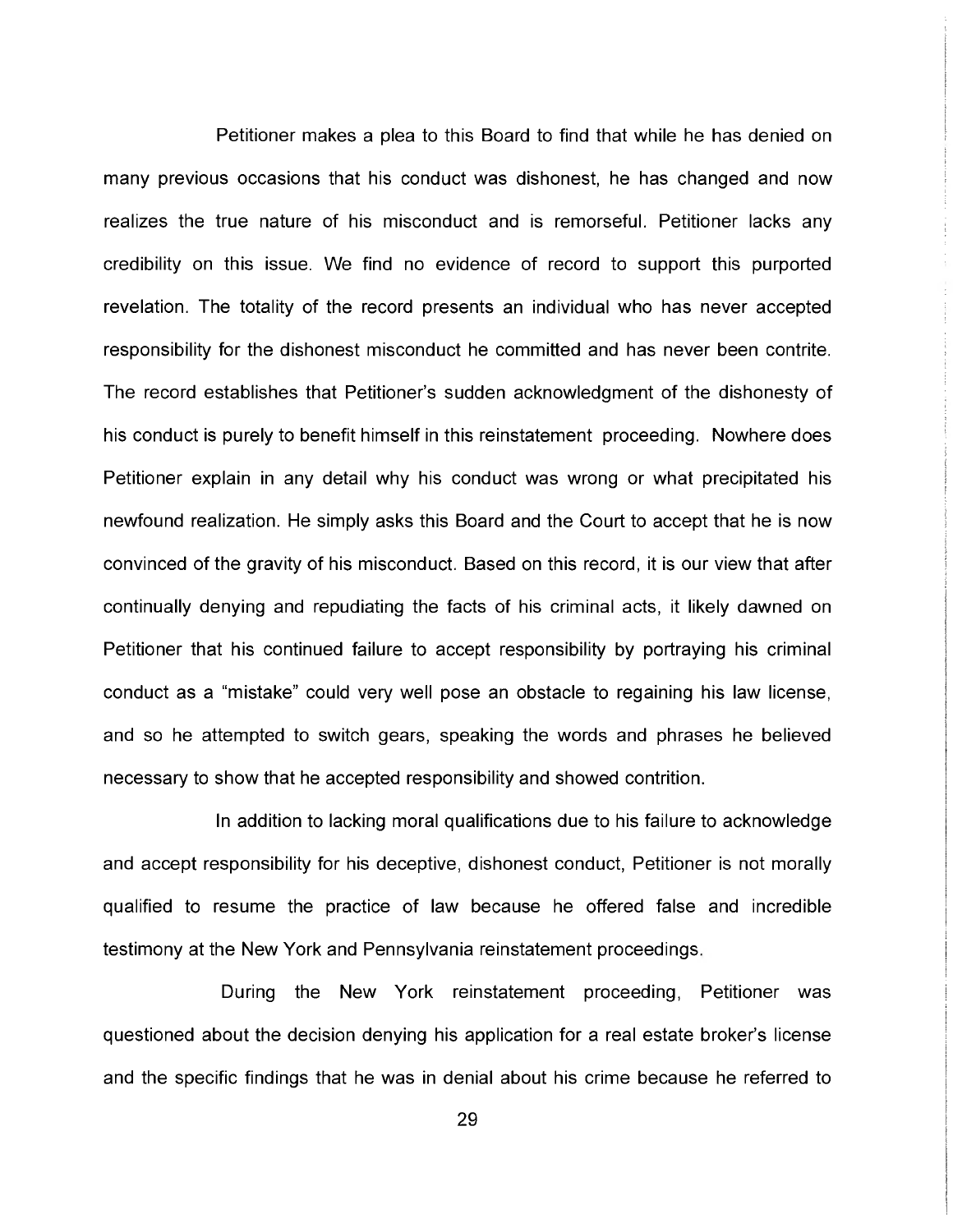his conduct as a mistake rather than a dishonest act. In response, Petitioner claimed that after he reviewed the July 2018 New York Suspension Order, he came to realize that his drafting of the subpoenas was wrong and that he improperly interjected himself into the court proceedings. Petitioner's claim about the impact of the New York Suspension Order on his self-assessment of his criminal conduct was false because in the Pennsylvania and Maryland reciprocal disciplinary proceedings, which took place after he claimed he reviewed the 2018 New York Suspension Order and was enlightened as to the wrongfulness of his conduct, he refused to take responsibility for his actions and described his conduct as merely a mistake, denied that he had acted dishonestly or that anyone was deceived, and attacked various findings and conclusions contained in the New York Suspension Order.

Petitioner also testified falsely in the instant reinstatement matter when confronted with the false testimony he offered in New York. Before this Committee, Petitioner sought to reconcile his conduct in the Pennsylvania and Maryland reciprocal discipline proceedings with his testimony at the New York reinstatement proceeding about the effect the New York Suspension Order had on his understanding of his conduct. Petitioner now testified that the New York Suspension Order did not "immediately" change his self-assessment of his criminal conduct, which testimony was contrary to his testimony during the New York reinstatement where he unequivocally and without qualification claimed that his review of the New York Suspension Order caused him to realize his conduct was wrong.

The record establishes that Petitioner failed to meet his burden to prove his overall competency to practice law in the Commonwealth. This lack of competency

30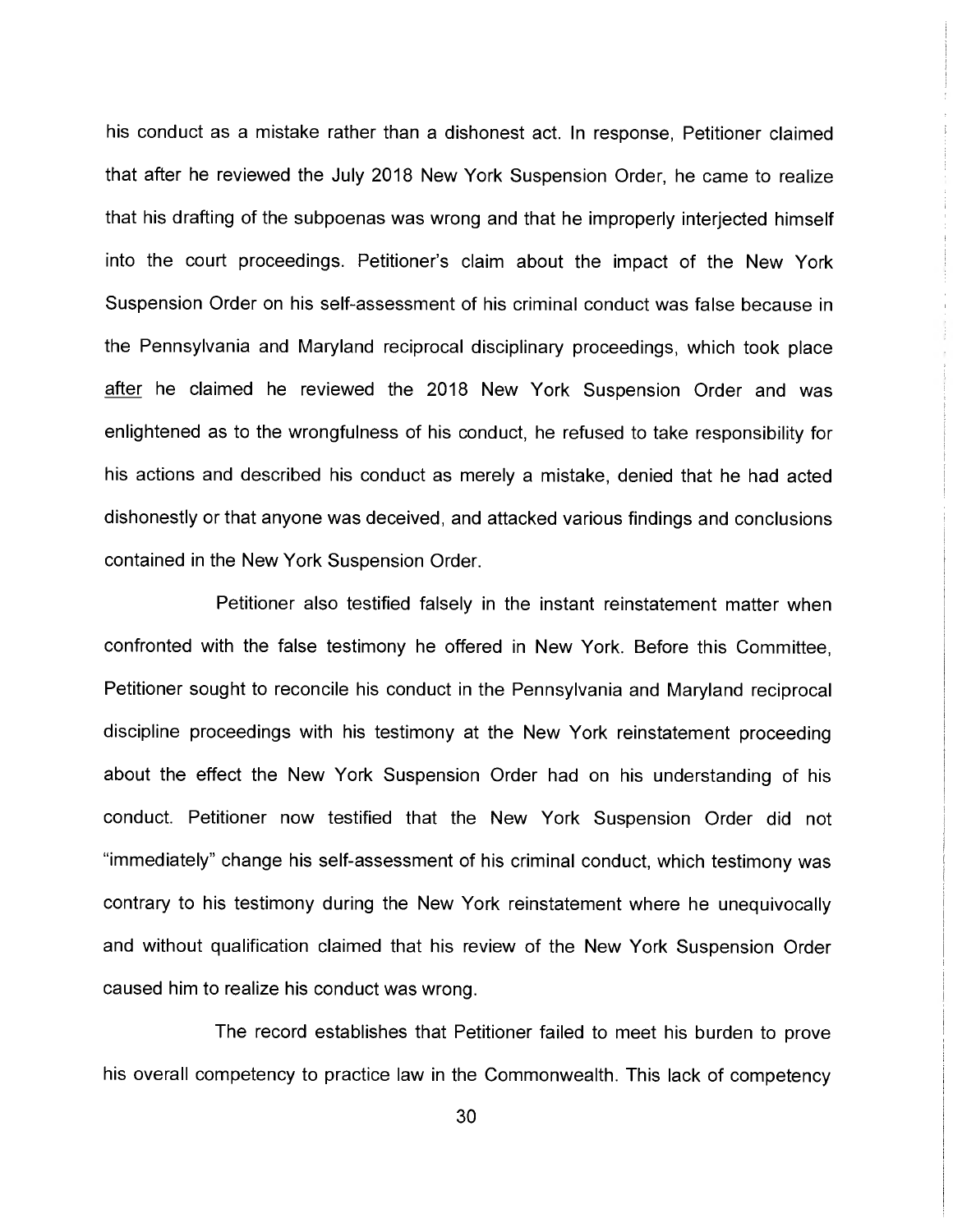is reflected in Petitioner's failure to fulfill certain post-suspension duties, and his lack of thoroughness, misrepresentation, and omissions in preparing reinstatement documents.

Following his suspensions in New York and Pennsylvania, Petitioner was required to refrain from holding himself out as an attorney or eligible to practice law. During his suspension, Petitioner displayed information on his Facebook and Linkedln accounts that suggested he was an attorney and remained eligible to practice law. Petitioner's explanation that he failed to promptly remove the improper information on his social media accounts because he did not recall that he had any advertising is not persuasive. Had Petitioner done a basic internet search, his memory would have been refreshed that such accounts existed, enabling him to remove information as necessary to fulfill his post-suspension obligations.

Petitioner demonstrated a lack of thoroughness in preparing his reinstatement paperwork in both the New York reinstatement and the instant reinstatement, which carelessness resulted in omissions and misrepresentations on the forms. In his New York reinstatement, Petitioner misrepresented that he: was not admitted to practice in any courts or jurisdictions; had timely filed his income tax returns; and had not applied for any licenses that required proof of good character while suspended. He omitted that he: was admitted to the Armed Forces Appeals Court; had failed to timely file his 2017 federal and state income tax returns; and had applied for, and been denied, a New York real estate broker's license. When questioned about these omissions during the instant reinstatement proceeding, Petitioner explained that he was in a hurry and needed to get the paperwork done, and that he considered the paperwork to be complicated and overwhelming. Besides highlighting the blasé manner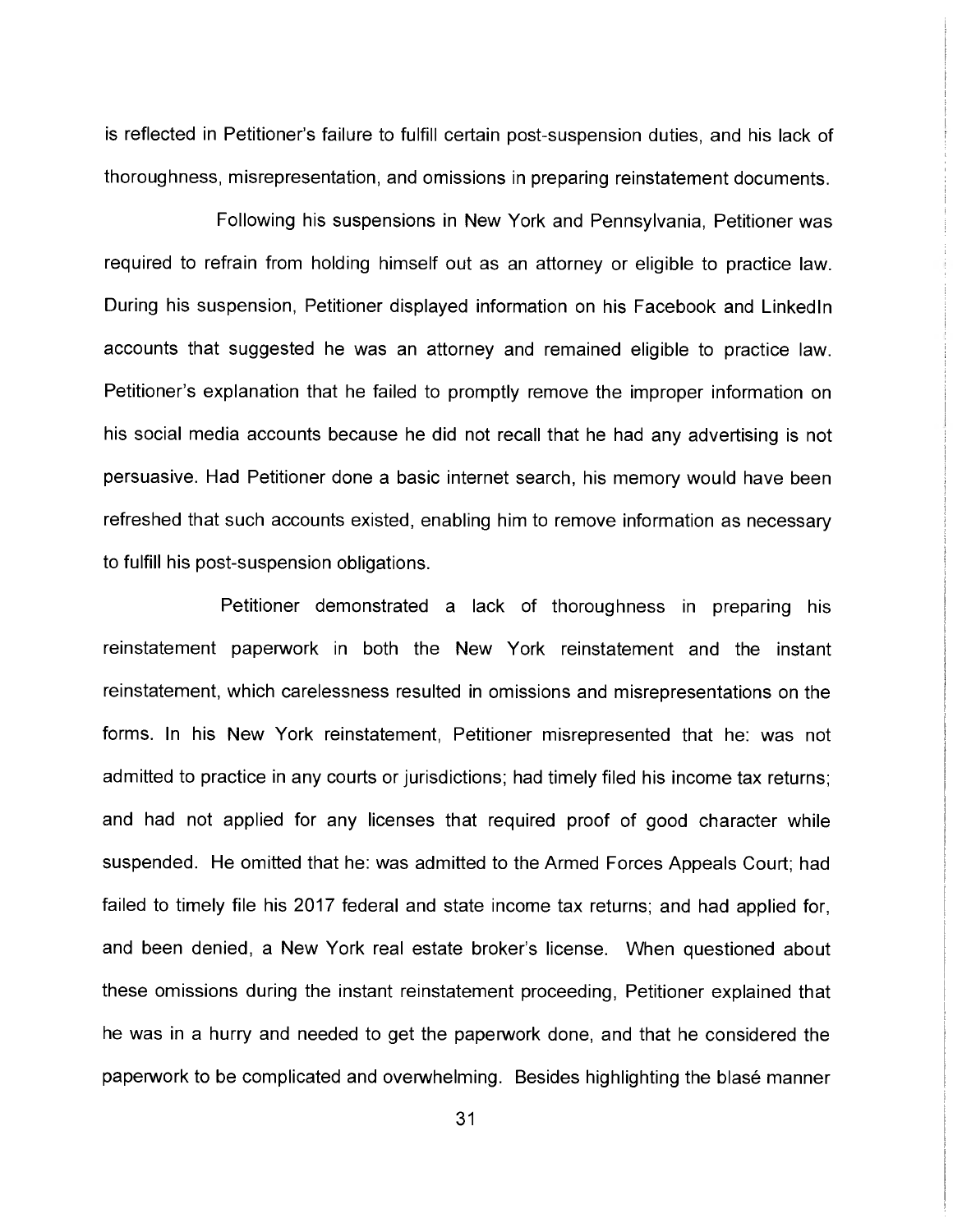by which Petitioner chose to approach the rigorous process to regain his law license in New York, we find this explanation lacks credibility.

Petitioner displayed a similar lack of attention to detail in his Pennsylvania reinstatement paperwork, as he omitted on his Reinstatement Questionnaire four civil cases and two federal civil cases in which he appeared as a party. Similar to the New York issues, Petitioner failed to offer a credible explanation for the deficiencies on his Reinstatement Questionnaire. Whether Petitioner's omissions were inadvertent, as he claims, or intentional, they raise doubts as to his competency and his candor in portraying himself to this Board and the Court.

Other evidence demonstrates Petitioner's lack of competence to practice law in this Commonwealth. Petitioner procured a certificate of good standing from the Clerk's Office for the Armed Forces Appeals Court without first disclosing his criminal conviction and suspension in New York, which action troublingly suggests a lack of candor. Petitioner's explanation that there was no regulation that explicitly obligated him to make the disclosure to the Armed Forces Appeals Court reveals that Petitioner does not have the ethical competency to resume practice, as he did not consider it his obligation to reveal his conviction to a jurisdiction where he was admitted, even when attempting to obtain a good standing certificate.

In an effort to demonstrate that he is a person of good character who is qualified to be reinstated, Petitioner offered ten character witnesses who testified that he was remorseful. However, most of these witnesses lacked knowledge of the details of Petitioner's criminal conduct that led to his suspension, thus preventing the Committee and this Board from according any substantial weight to the witnesses'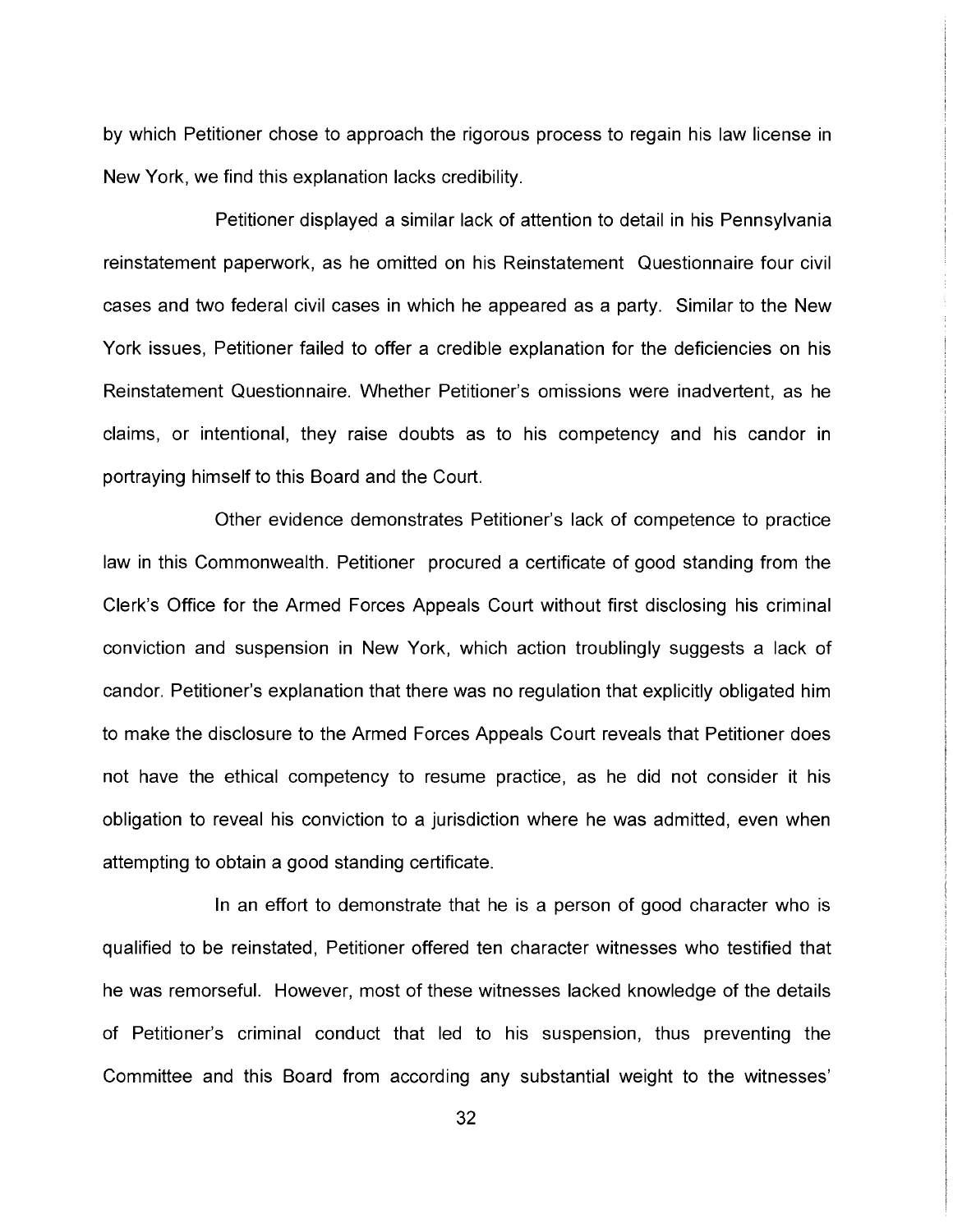assessment of Petitioner's character. Moreover, precedent establishes that Petitioner cannot rely on character testimony to create remorse where he has demonstrated none. In the Matter of Paul Joseph Staub, Jr., No. 36 DB 2010 (D. Bd. Rpt. 1/9/2018, p. 16) (S. Ct. Order 3/1/2018) (the Board stated that character evidence could not overcome the observed deficiencies in the Staub's testimony, and further explained that the testimony of witnesses can only serve to bolster a petitioner's genuine statement of regret and admission of wrongdoing). Petitioner's character letters also fall short and are not weighty, as they were written in 2017 and offer no assistance in evaluating Petitioner's current character.

The Court has denied reinstatement where a petitioner-attorney minimizes the underlying misconduct. See, **Staub**, at p. 14 (Staub described his thefts merely as an example of "bad choices" on the Questionnaire and had not 'fully acknowledged that his actions harmed others and damaged the integrity of the legal system," leading the Board to find that Staub had "failed to express genuine remorse or apologize for his actions"); In the Matter of William Jay Gregg, No. 210 DB 2009 (D. Bd. Rpt. 12/5/2017, pp. 6,11) (S. Ct. Order 2/5/2018)) (Gregg did not demonstrate genuine remorse for his financial misconduct because he explained his conduct as "mistakes" and tried to deflect blame on the lack of a bookkeeper); In the Matter of Howard J. Casper, No. 44 DB 1992 (D. Bd. Rpt. 1/25/2007, pp. 16-17) (S. Ct. Order 4/20/2007) (Casper did not fully recognize or acknowledge his misconduct because he described misappropriated client funds as "borrowed" and only reluctantly admitted that clients were injured by his actions).

33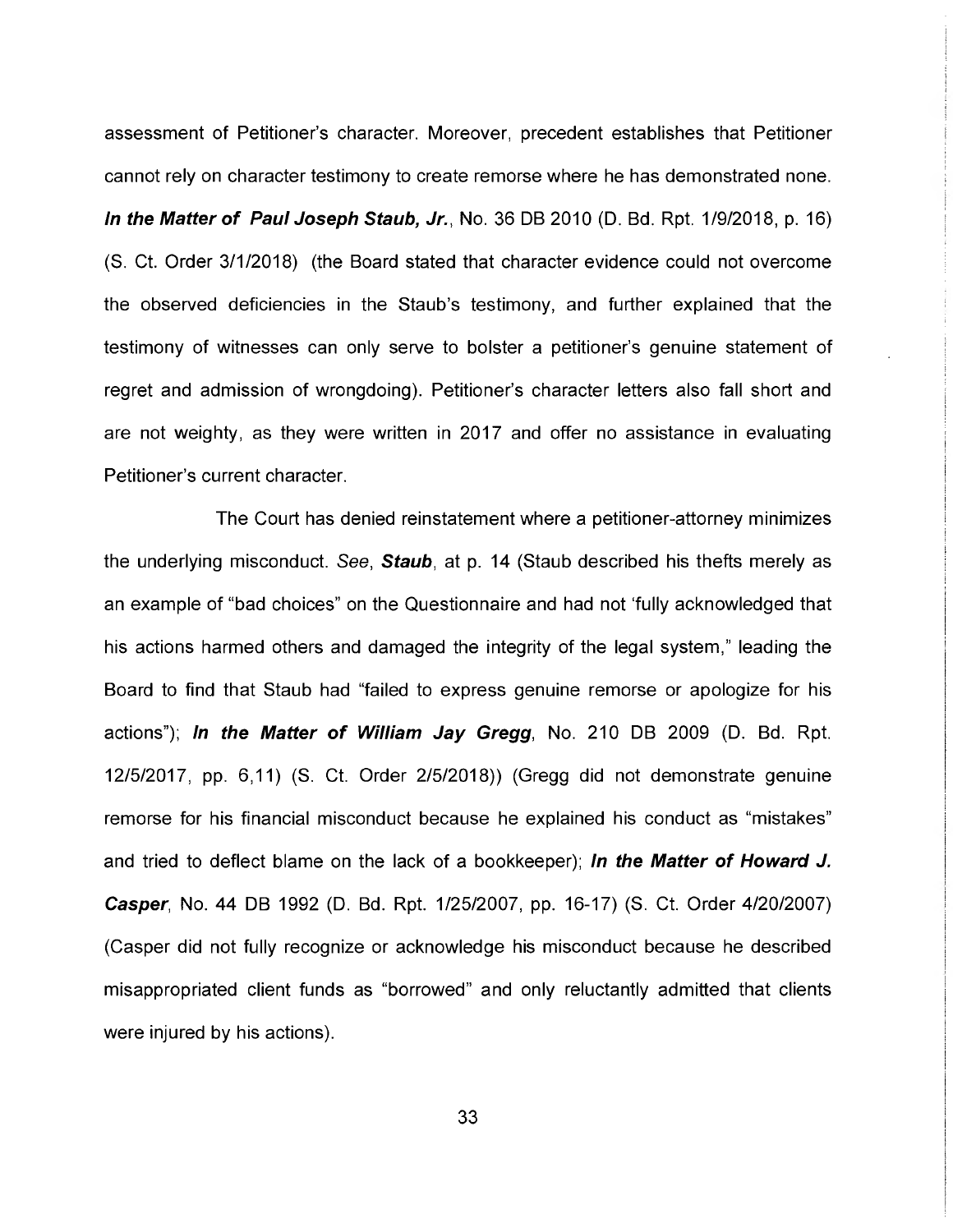The Court has also denied reinstatement where a petitioner-attorney falsely testifies or lacks credibility. See, In the Matter of E. Nkem Odinkemere, No. 129 DB 2005 (D. Bd. Rpt. 3/14/2012) (S. Ct. Order 7/18/2012) (Odinkemere offered false testimony denying that he misappropriated client funds in New Jersey and that he had contested his reciprocal discipline); In the Matter of Frederick C. Sturm, III, No. 23 DB 81 (D Bd. Rpt. 2/8/2011) (S. Ct. Order 7/6/2011) (Sturm's version of events concerning his criminal conduct was deemed not credible).

Finally, a petitioner-attorney's less than thorough approach to the reinstatement paperwork denotes a lack of competence, which in combination with other deficiencies, may prevent reinstatement. See, **In the Matter of Sabrina L. Spetz**, No. 31 DB 2011 (D. Bd. Rpt. 1/3/2020, p. 15) (S. Ct. Order 2/28/2020) (Spetz denied reinstatement based on her lack of moral qualifications and competency; as to competency, the Board stated, "[p]roviding less than complete answers on the Questionnaire is the first indication that a lawyer may not be fit to resume practice. [Spetz's] deficient Questionnaire and her testimony that she `forgot' about many of these past problems denote a lack of self-examination of her past actions that makes her reinstatement questionable."); In the Matter of John J. Mogck, III, No. 78 DB 1992 (D. Bd. Rpt., 6/22/2004, p. 8) (S. Ct. Order 9/28/2004) (Mogck's reinstatement denied on the basis of his failure to demonstrate moral qualifications, competency and learning in the law; as to competency, the Board found that Mogck's Reinstatement Questionnaire contained errors and omissions regarding restitution, work history, and IRS liability, which "errors and omissions show carelessness and an inattention to detail that is bewildering for an individual interested in resuming his professional licensure. ").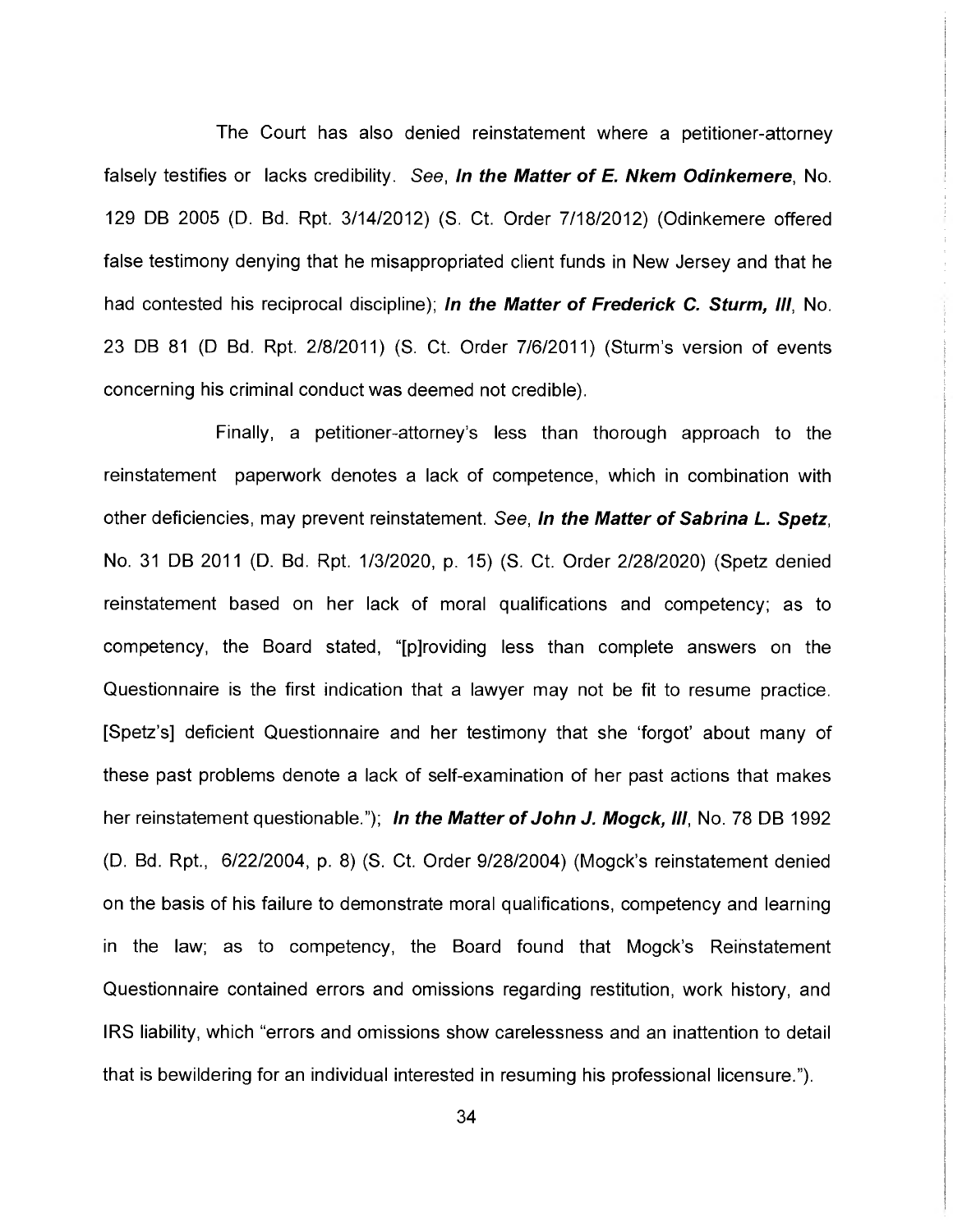The searching inquiry into Petitioner's present professional and moral fitness to resume the practice of law demanded under Philadelphia Newspapers, Inc. has revealed that Petitioner lacks the requisite moral qualifications and competency. Upon this record, we find that Petitioner has failed to meet the stringent standard for reinstatement in this Commonwealth, and his resumption of the practice of law would be detrimental to the integrity and standing of the bar or the administration of justice and subversive of the public interest. For these reasons, the Board recommends that Petitioner be denied reinstatement.